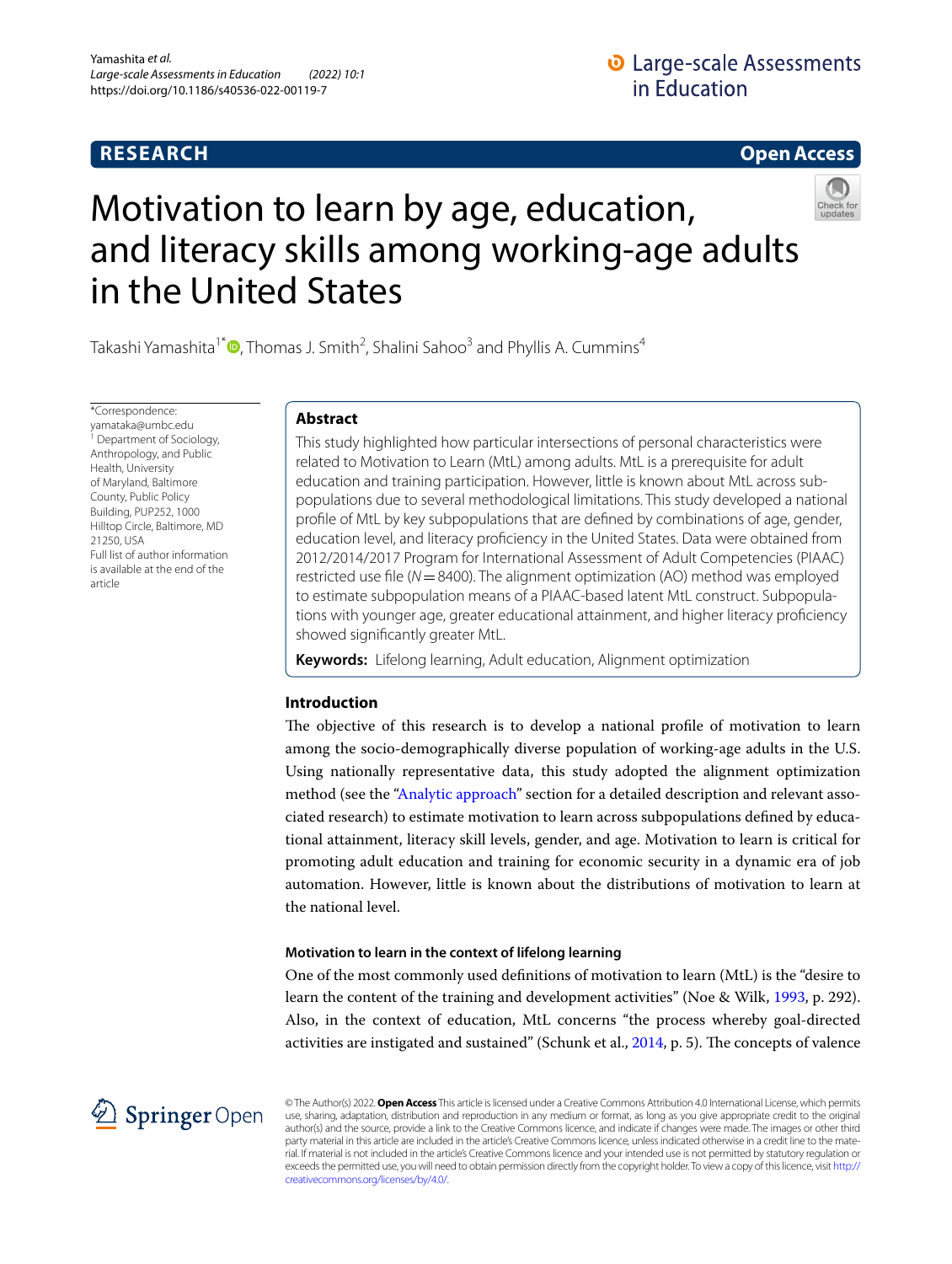and expectancy often are critical components (Cook & Artino, [2016;](#page-17-0) Wigfeld & Eccles, [2000](#page-19-0)). Valence is a perceived value that is placed on learning outcomes (Knowles et al., [1998](#page-18-2)). Valence can be further distinguished by intrinsic (e.g., interest, fun) and extrinsic (e.g., rewards such as career advancement and social status) sources (Cook & Artino, [2016\)](#page-17-0). Expectancy is the perceived chance of success in learning activities (Vroom, [1964](#page-18-3)). In the context of training and development activities, when perceived needs for further education/training are in alignment with the expected benefts, learning activity is considered valuable and therefore, motivational (Noe & Wilk, [1993](#page-18-0)). In other words, MtL is jointly determined by valence and expectancy, and this notion is depicted in the well-known expectancy-value theory (Vroom, [1964](#page-18-3); Wigfeld & Eccles, [2000\)](#page-19-0).

#### **Benefts of motivation to learn**

In the context of adult education, MtL plays a critical role to facilitate participation in a variety (e.g., formal, non-formal, informal) of adult education and training (AET) activities or lifelong learning (Boeren, [2017](#page-17-1); Lazowski & Hulleman, [2016](#page-18-4); Yamashita et al., [2019](#page-19-1)). For example, a variety of activities, such as attending a degree program, taking an online course, going to a public lecture, participating in job-related training, and reading books or using a computer to learn new things can be considered AET. AET is associated with human, social and identity capital (e.g., individual knowledge and skills; social support; self-confdence), which jointly beneft multiple life domains, such as employability and social/political participation (Schuller et al., [2004;](#page-18-5) Tikkanen, [2017](#page-18-6)). Additionally, MtL is linked to greater training satisfaction (Klein et al., [2006](#page-18-7)), training efectiveness (Bell & Ford, [2007\)](#page-17-2) and persistence (i.e., consistent AET participation; (Colquitt et al., [2000](#page-17-3)). Moreover, MtL promotes higher use of metacognition, which refects greater depth of thinking and learning, as well as higher performance (e.g., academic grades; Klein et al., [2006\)](#page-18-7). Furthermore, those who are motivated to learn are more likely to achieve training transfer or to use acquired skills and knowledge in practice (Gegenfurtner et al., [2009](#page-17-4)). On a related note, above and beyond learning outcomes, increased AET participation leads to the wider societal benefts such as more social, cultural, and political participation, as well as greater life satisfaction (Hammond, [2005](#page-18-8)). Although the individual capability for AET participation is often structured by the socioeconomic context (e.g., Bounded Agency Model; see Rubenson & Desjardins, [2009](#page-18-9)), one may argue that MtL not only initiates AET participation but also facilitates desirable AET outcomes.

However, the AET participation rate occurring over individuals' life course is relatively low, and in need of improvement in the United States. Indeed, although anyone may beneft from AET, the AET participation rate in the last 12 months among those age 16 to 65 years has held consistently at approximately 50% between 2012 and 2017 (Desjardins, [2015](#page-17-5); OECD, [2016a](#page-18-10)). Arguably, to improve AET participation rates, MtL is a necessary prerequisite because increased MtL can lead to increases in AET participation and maximize the utility of AET (Boeren, [2017](#page-17-1)). Although barriers to AET participation—including situational barriers (e.g., money, time, caregiving responsibility), institutional barriers (e.g., AET location and schedule) and dispositional barriers (e.g., older age, previous negative experience in education; Cross, [1981;](#page-17-6) Liu et al., [2011\)](#page-18-11) have been discussed extensively, the potential benefts of enhancing MtL have received relatively less attention. The lack of MtL is an additional example of a dispositional barrier.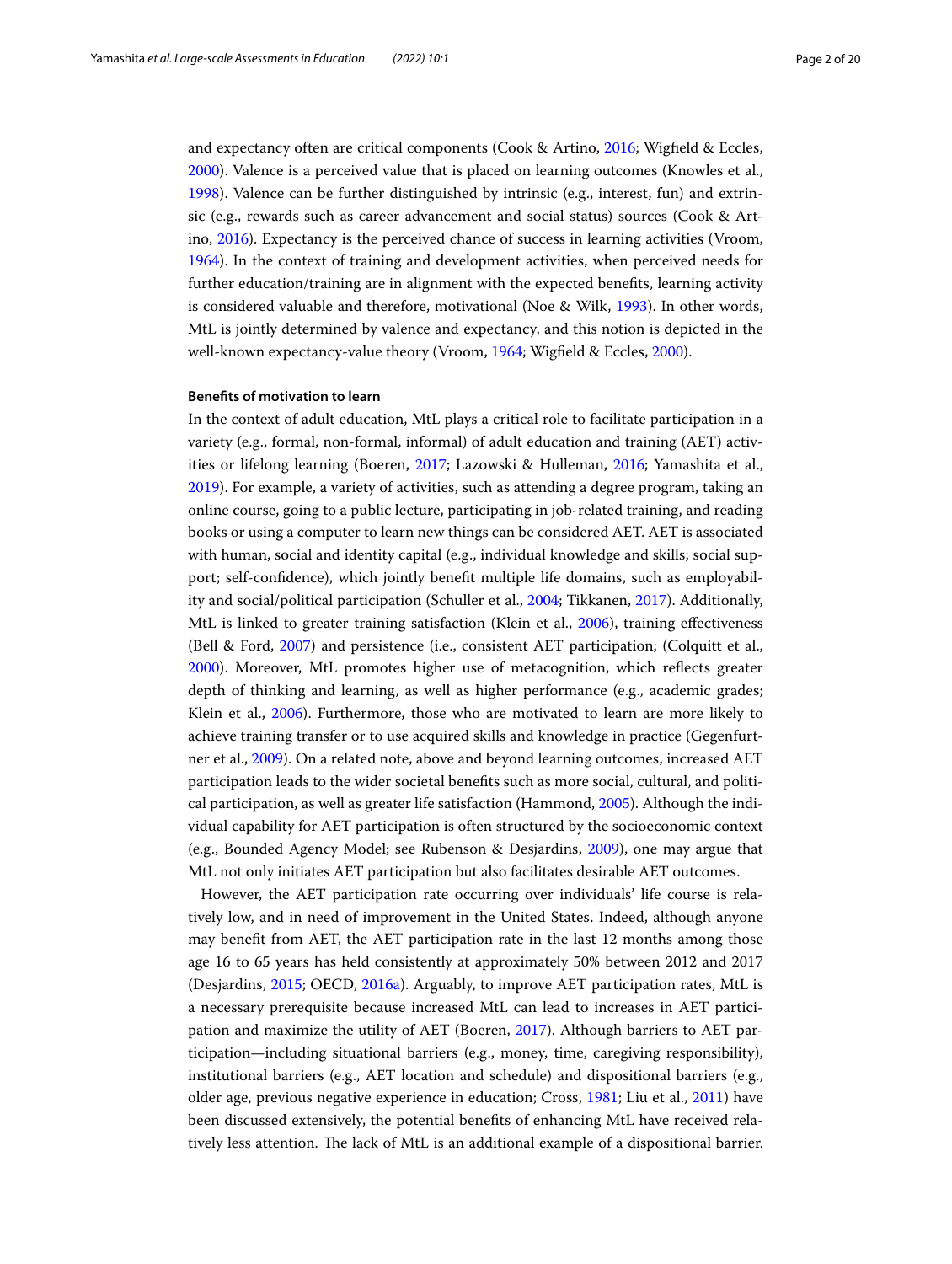Further, compared to AET in formal school settings, attention focused on the benefts of enhancing MtL in the context of AET in community settings (e.g., non-formal settings) is smaller (Gegenfurtner et al., [2009](#page-17-4); Robbins et al., [2004](#page-18-12)). As the barriers to participation are more closely related to resource and logistical issues (e.g., tuition fees, time commitment, transportation), securing MtL can be an important frst step to promote AET participation. Further, some of the barriers to participation may require community- or policy-level interventions, and individual sociodemographic characteristics may not change, whereas MtL is malleable across life stages (Lazowski & Hulleman, [2016](#page-18-4); Noe & Wilk, [1993\)](#page-18-0).

## **Key determinants of motivation to learn**

There are three key demographic and socioeconomic characteristics relevant to the context of MtL—age, gender and education (Hughes et al., [2005](#page-18-13)). Previous research shows that older age is associated with lower MtL (e.g., Boeren, [2017](#page-17-1); Cummins et al., [2015](#page-17-7)), although fndings related to the efects of age remain mixed in the literature (Gegenfurtner & Vauras, [2012](#page-17-8)). Also, compared to younger adults, older adults tend to focus more on intrinsic motivation, including the motivation related to the acquisition of new knowledge and the joy of learning (Liu et al., [2011\)](#page-18-11). Older age also is related to underlying cognitive and sensory functional limitations (e.g. vision, hearing) and to other known barriers (e.g., mobility, transportation, time) that correspond to lower MtL (Roosmaa & Saar, [2017;](#page-18-14) Wlodkowski & Ginsberg, [2017](#page-19-2)).

Gender is another key determinant of MtL in the context of AET. Gendered career trajectories and cultures in organizations (e.g., diferentiated learning opportunities and gender-related attitudes in the work place) necessitate the importance of examining gender efects in AET research (Hughes et al., [2005](#page-18-13)). In the recent decades, women's postsecondary education participation has outpaced men's (Ryan & Bauman, [2016](#page-18-15)). Women also are more likely than men to see education as a pathway to upward social mobility (i.e., economic gain; (Wlodkowski & Ginsberg, [2017\)](#page-19-2). Overall, gender consistently has been included in education research (e.g., Gorges et al., [2017](#page-17-9); Smith et al., [2015](#page-18-16)).

In addition to basic demographic characteristics such as age, gender, and socioeconomic status—education is particularly relevant to MtL and in turn, AET participation. Higher educational attainment is associated with greater participation and performance in subsequent AET (e.g., postsecondary education participation; Robbins et al., [2004](#page-18-12)). Indeed, a positive experience in AET (e.g., successful degree program completion) and MtL can reciprocally enhance each other among adult learners (Chang & Lin, [2011\)](#page-17-10). At the same time, lower qualifcation (e.g., lower educational attainment) as well as failure and negative experience in earlier life AET can suppress MtL and, correspondingly, AET participation (Roosmaa & Saar, [2017](#page-18-14); Saar et al., [2013\)](#page-18-17). Also, compared to their counterparts with higher educational attainment, adults with less education are more likely to act based on extrinsic motivation (e.g., economical advantage) than on intrinsic motivation (Rothes et al., [2014](#page-18-18)). Although the efects of age, gender, and educational attainment clearly are important, the importance of other sociodemographic factors such as race/ ethnicity or employment status should not be overlooked (Hughes et al., [2005;](#page-18-13) Klein et al., [2006\)](#page-18-7). Indeed, race/ethnicity and employment are interrelated with the aforementioned factors (age, gender, and education; Center for Community College Student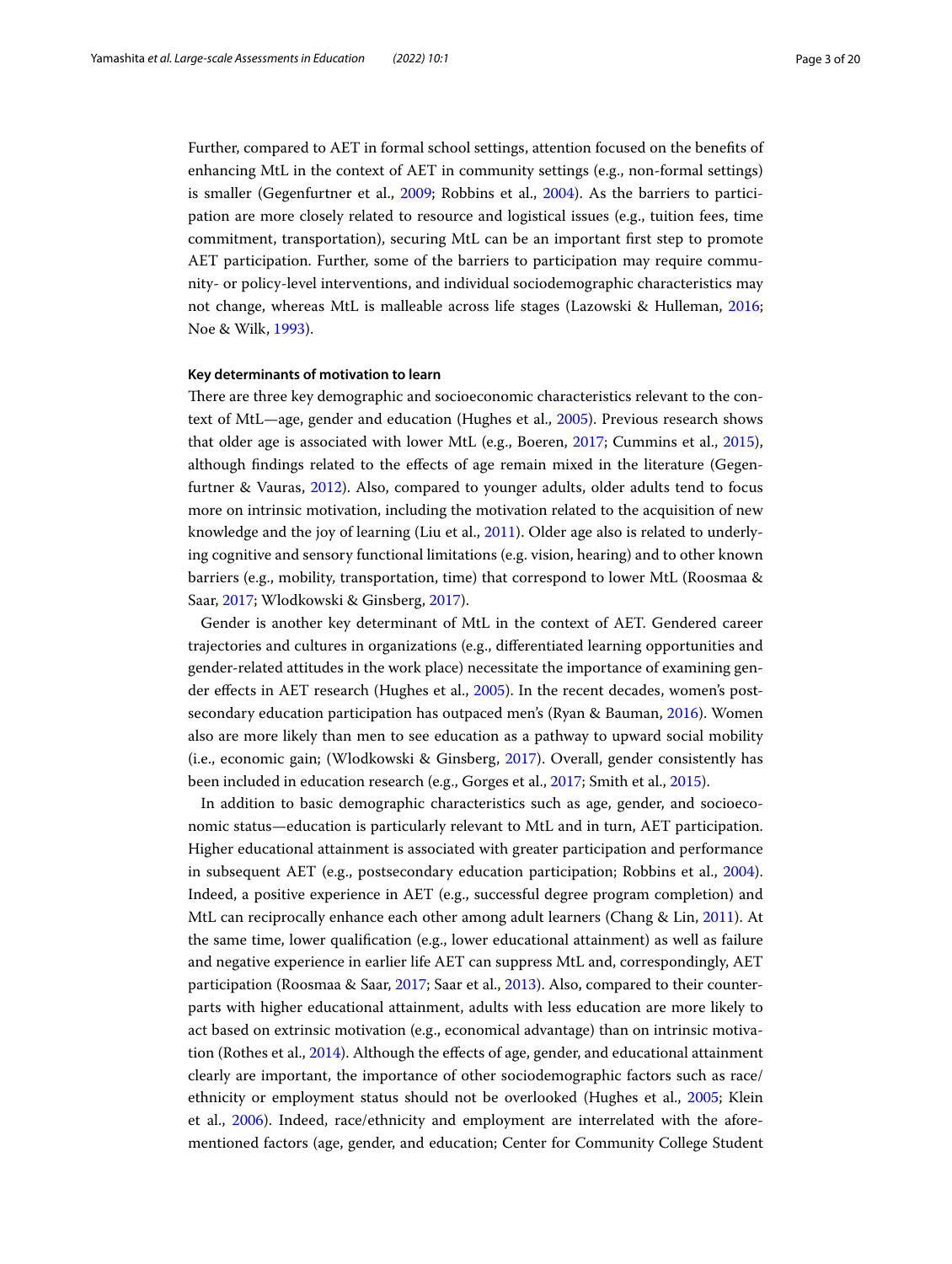Engagement, [2014](#page-17-11)). Building on the existing MtL literature that provides rich empirical evidence on age, gender, and education but relatively little on race and employment, this study focused on age, gender, and education as the established foundation.

One existing gap in the MtL and AET research literature involves basic skills. Emerging research with the large-scale assessment data has shown that basic skills such as literacy skill are associated with MtL (e.g., Patterson & Paulson, [2015\)](#page-18-19). Literacy skills (e.g., a foundation to understand more complex topics) can refect a part of readiness to learn (Smith et al., [2015](#page-18-16)). Also, literacy skills can partially explain diferences in readiness to learn (e.g., for postsecondary education), motivation, and AET participation across demographic and socioeconomic characteristics (Center for Community College Student Engagement, [2014](#page-17-11); OECD, [2016a](#page-18-10)). Basic skills may be especially important among older adults because of existing gaps between formal education and current skills. In fact, along with MtL, literacy skills are predictive of AET participation among adult learners (Yamashita et al., [2019](#page-19-1)).

## **Measurements of motivation to learn**

In adult education settings, two of the most commonly used MtL assessment tools are those developed by Noe and Schmitt ([1986](#page-18-20)) and Duncan and McKeachie ([2005\)](#page-17-12). Noe and Schumitt's 16-item MtL School Administrative Descriptive Survey (SADS) consists of three domains–intensity, persistency and direction. The original SADS as well as the modifed (for work settings) scale have been used extensively in previous research (e.g., Colquitt & Simmering, [1998;](#page-17-13) Facteau et al., [1995](#page-17-14)). Indeed, over 60% of 38 studies reviewed in a meta-analysis used the original or modifed versions of Noe and Schumitt's MtL scale. The validity evidence supporting Noe and Schumitt's MtL scales is somewhat limited although high reliability (Cronbach's alpha $=0.81$ ) has been reported based on a large sample with over 1000 survey respondents (Noe & Wilk, [1993\)](#page-18-0).

Duncan and McKeachie ([2005](#page-17-12)) developed the 81-item Motivated Strategies for Learning Questionnaire (MSLQ) to measure learning motivation and learning strategies. Specifically, 31 items constitute the motivation domain. The MSLQ—either in part or in full—was used in over 50 published studies just between 2000 and 2004 (Duncan & McKeachie, [2005\)](#page-17-12). Evidence supporting both the validity (Davenport, [2004\)](#page-17-15) and reliability (average Cronbach's alpha=0.74 in 15 domains) of scores obtained from the MSLQ have been reported (Duncan & McKeachie, [2005](#page-17-12)).

Gorges et al. [\(2016\)](#page-17-16) examined the 6-item readiness to learn scale in the international survey from the Program for International Assessment of Adult Competencies (PIAAC; OECD, [2011](#page-18-21), [2016a\)](#page-18-10), and identifed a 4-item MtL scale. Per an item-by-item compassion to the MSLQ, (Duncan & McKeachie, [2005\)](#page-17-12) showed that the PIAAC 4-item MtL scale is conceptually in alignment with the critical propositions (e.g., intrinsic nature) of the expectancy-value theory (Gorges et al., [2016](#page-17-16); Wigfeld & Eccles, [2000](#page-19-0)). Also, scores obtained from the 4-item PIAAC MtL scale showed evidence of sound construct validity (i.e., predictive of AET participation) and comparability (i.e., measurement invariance) across 21 economically developed nations (Gorges et al., [2016](#page-17-16)). Recent studies have adopted the 4-item PIAAC MtL scale or a modifed version and reported adequate psychometric properties with the middle-aged and older adults (Liu et al., [2019;](#page-18-22) Yamashita et al., [2019](#page-19-1)). Gorges et al. [\(2017\)](#page-17-9) further examined the psychometric properties of the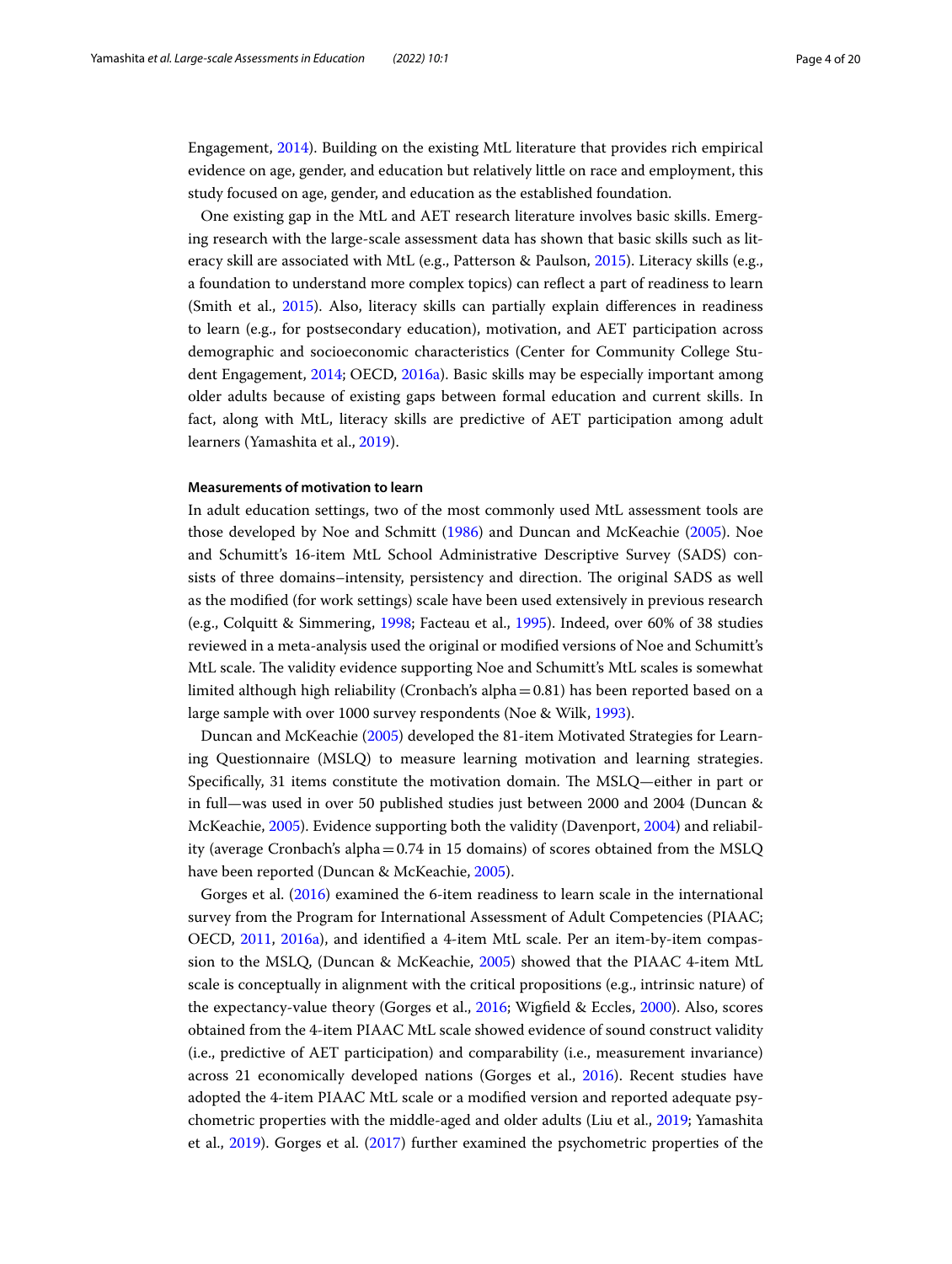4-item MtL scale that is derived from the PIAAC data, across gender, age, education level, and immigration background, and reported that scores from the scale met measurement invariance criteria (e.g., partial scalar/strong invariance) across most of the 21 countries. Although SADS and MSLQ have been used extensively, and psychometrically sound properties for Gorges et al.'s PIAAC-based MtL scale have been identifed, a variety of other assessment tools are regularly used in research, yet validity evidence often is under-reported (Gegenfurtner & Vauras, [2012](#page-17-8)).

## **Gaps in the literature**

One of the critical missing elements in the literature involves MtL assessment among diverse populations. Additionally, to our best knowledge, except for Gorges et al's ([2016](#page-17-16)) 4-item PIAAC-based MtL scale, validity evidence has not been presented for existing MtL assessment tools, nor have those tools been used with data from nationally repre-sentative adult populations. In addition, whereas Gorges et al. ([2017](#page-17-9)) showed assessment comparability across countries and by sub-populations (i.e., young vs. middle-age vs. older age; females vs. male; high vs. intermediate vs. low level of education; and immigrants vs. native born), there is a need for a more in-depth investigation of the comparability of scale scores across more detailed sub-populations. Such investigation would lead to increased understanding of MtL in demographically and socioeconomically diverse nations like the United States. Despite several decades of research, relatively little is known about the distribution of MtL at sub-population levels.

There are two major reasons why MtL at the adult population level has been overlooked. First, to our best knowledge, nearly all studies focusing on MtL have used nonrepresentative or convenience samples (Gegenfurtner & Vauras, [2012\)](#page-17-8). Some exceptions include studies using the PIAAC data (e.g., Gorges et al., [2016,](#page-17-16) [2017](#page-17-9); Yamashita et al., [2019](#page-19-1)). Gorges et al. [\(2017\)](#page-17-9) conducted rigorous measurement invariance analysis and showed the comparability of the PIAAC-based MtL scale scores across gender (female and male); age (early working age 16–29, mid-life working age 30–49, later working age 50–65); education level (low, intermediate and high level); and immigration background (based on native language) among the U.S. population. However, these fndings are based on separate analyses that employ one grouping variable at a time. As such, the comparability between more detailed sub-populations involving intersections of characteristics (e.g., older, working aged women with low educational attainment compared to men with the same background) still is uncertain. By the same token, although Georges et al. [\(2017\)](#page-17-9) demonstrated that their PIAAC-based MtL scale can be used to estimate the mean MtL across sub-groups in many countries including the United States, the mean MtL across more detailed sub-populations has yet to be evaluated.

Second, conventionally used measurement invariance tests often are restrictive. Multigroup confrmatory factor analysis (MGCFA) and item response theory (IRT) arguably are the most common methodological approaches in this context (Munck et al., [2018](#page-18-23)). The conventional invariance tests evaluate configural invariance (i.e., consistency in model specifcation across groups), metric/weak invariance (e.g., consistency in the factor loadings across groups) and scalar/strong invariance (i.e., consistency in both the factor loadings and intercepts across groups; Kline, [2016;](#page-18-24) Wang & Wang, [2012\)](#page-19-3). However, although it is arguably the most common approach, MGCFA generally is used for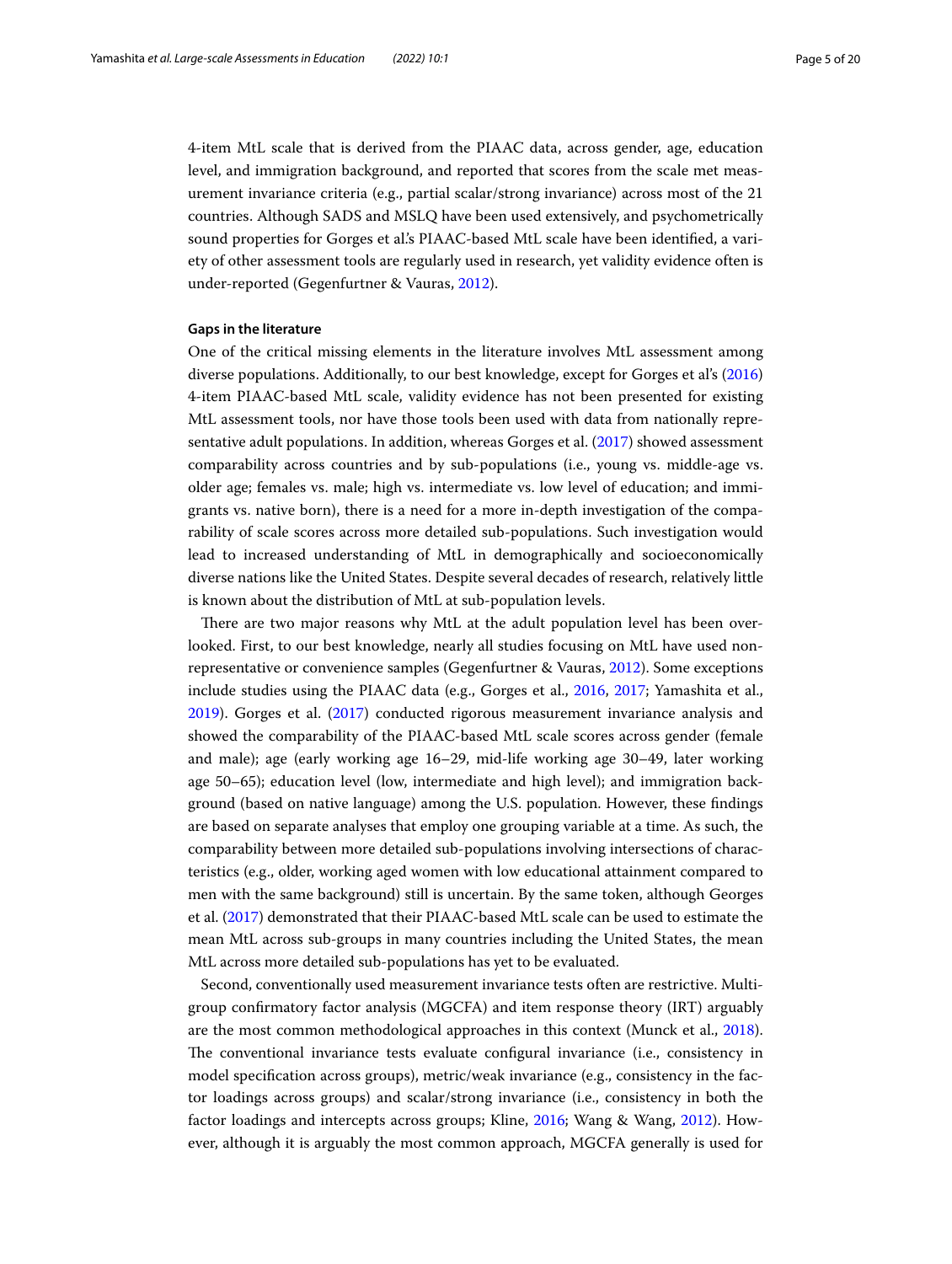comparisons involving a small number of groups (e.g., 2–3 groups) and is not suitable for a comparisons involving larger numbers of groups (Kim et al., [2017](#page-18-25)). Further, the conventional approach to measurement invariance, which is considered as an exact approach, often requires data-driven step-wise adjustments to the model (e.g., based on modifcation indices) and typically results in a model that difers from the initially-specifed model when many groups are compared (Lomazzi, [2018\)](#page-18-26). For example, if 16 groups are involved in an analysis, 120 tests would be required for assessment of metric and scalar invariance. As such, even just for the metric invariance of a simple model with three freely estimated factor loadings, the number of pairwise comparisons for each parameter (i.e., factor loading) could be up to 360. With a larger number of pairwise comparisons, there is a corresponding need to modify individual models and the increased potential for statistical error (e.g., Type 1 error) should be of a concern when conducting mean comparisons across the many groups (Asparouhov & Muthén, [2014\)](#page-17-17). As such, obtaining evidence for strong invariance–which is a requisite condition for the latent mean comparisons–is difcult, and strict standards for this evidence often are relaxed, allowing for partial measurement invariance (i.e., allowing for non-invariance in a small number of factor loadings/intercepts; (Byrne & Vijver, [2017\)](#page-17-18). In short, due to limited research with nationally representative data and challenges with the conventional measurement invariance tests, estimation and comparison of mean MtL levels for detailed sub-populations have not been reported.

The objective of this study is to develop a national profile of MtL scores by sub-populations in the United States. Building on the rigorous psychometric work (Gorges et al., [2016](#page-17-16), [2017\)](#page-17-9), this study employed the alignment optimization method (Asparouhov & Muthén, [2014;](#page-17-17) Muthén & Asparouhov, [2018](#page-18-27)) and the nationally representative PIAAC data to estimate and compare the mean MtL scores across key sub-populations.

## **Methods**

Data were obtained from the 2012/2014/2017 U.S. PIAAC restricted use fle (RUF; Krenzke et al., [2019\)](#page-18-28). PIAAC is an ongoing international study (commencing in 2012) that collects data on basic skills (e.g., literacy and numeracy) from adult populations in 38 countries. The U.S. PIAAC data includes participants aged 16 to 74 years. PIAAC adopted a repeated, cross-sectional, complex sampling design, as well as the rigorous skill assessment to provide nationally/internationally representative skill profciency data (OECD, [2016b\)](#page-18-29). PIAAC systematically assessed basic skills such as literacy and numeracy and generated 10 sets of plausible values for use in statistical analyses. The U.S. RUF provides the 2012, 2014, and 2017 wave data together with adjusted survey weights, and data from the combined waves can be used as a single, large, cross-sectional data set (For the technical details of each individual wave data, see Krenzke et al., [2019](#page-18-28)). The PIAAC RUF data security protocol and data use license (# Masked for Blind *Review*) were approved by the Institute of Education Sciences (IES), U.S. Department of Education. Tis study focused on the typical working age adult population consisting of individuals between 25 and 65 years of age. Among those who were administered the basic skills assessment, 8050 to 8400 had valid responses to necessary measures of interest (i.e., MtL items) and grouping variables for the analyses of this study. The sample sizes for the sub-groups are reported in Figs.  $1$  and  $2$ . The percentage of missing values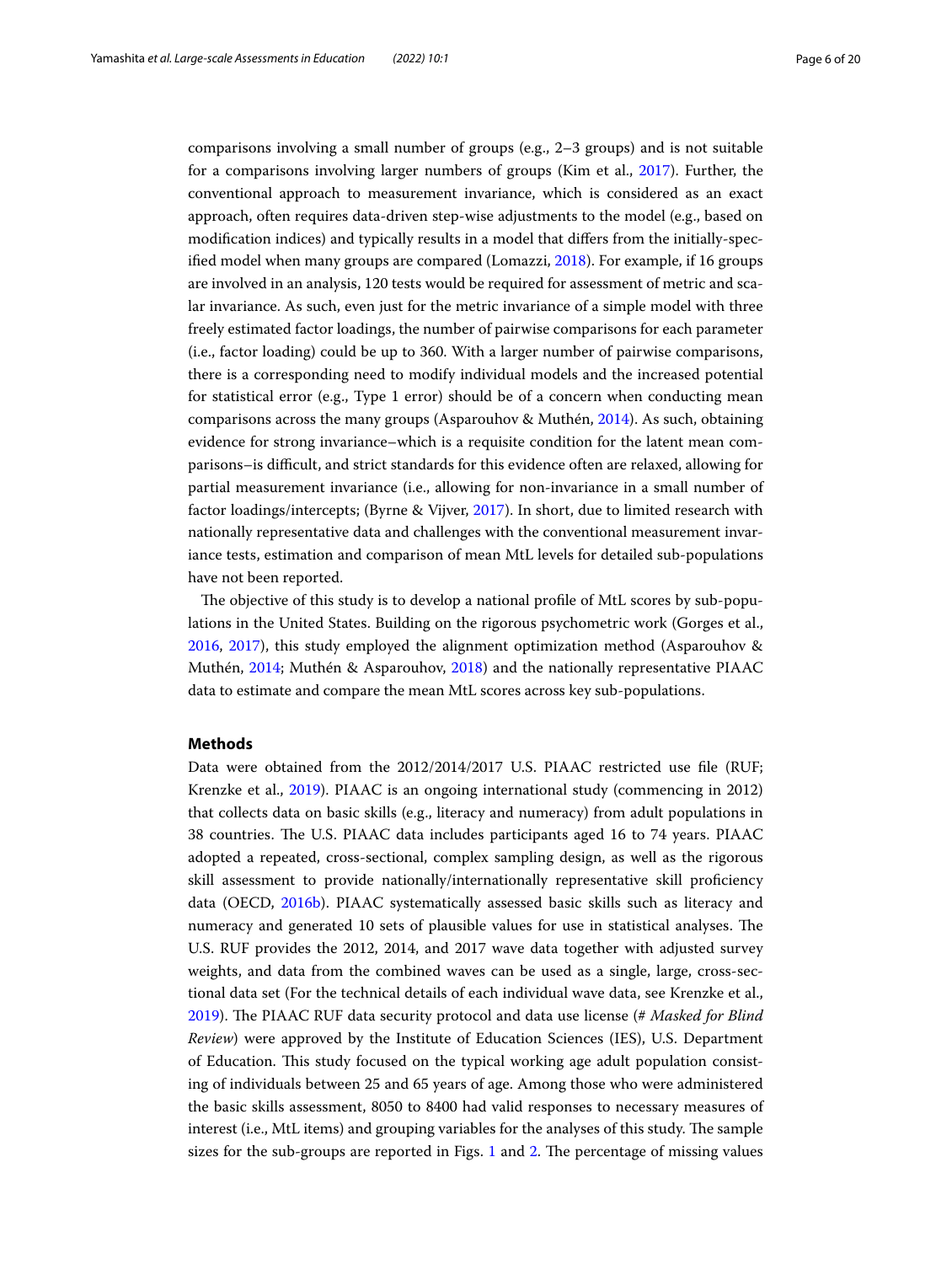

<span id="page-6-0"></span>was less than 1%. In this study, the sample size and percentage of missing values have been rounded per the IES data security guidelines.

## **Measures**

Outcome variable: The 4-item PIAAC MtL scale (Gorges et al., [2016](#page-17-16)) was used as the outcome variable. The scale consists of four survey items, including "like learning new things," "I like to get to the bottom of difficult things," "I like to figure out how different ideas fit together," and "If I don't understand something, I look for additional information to make it clearer." These items have 5-point Likert-type response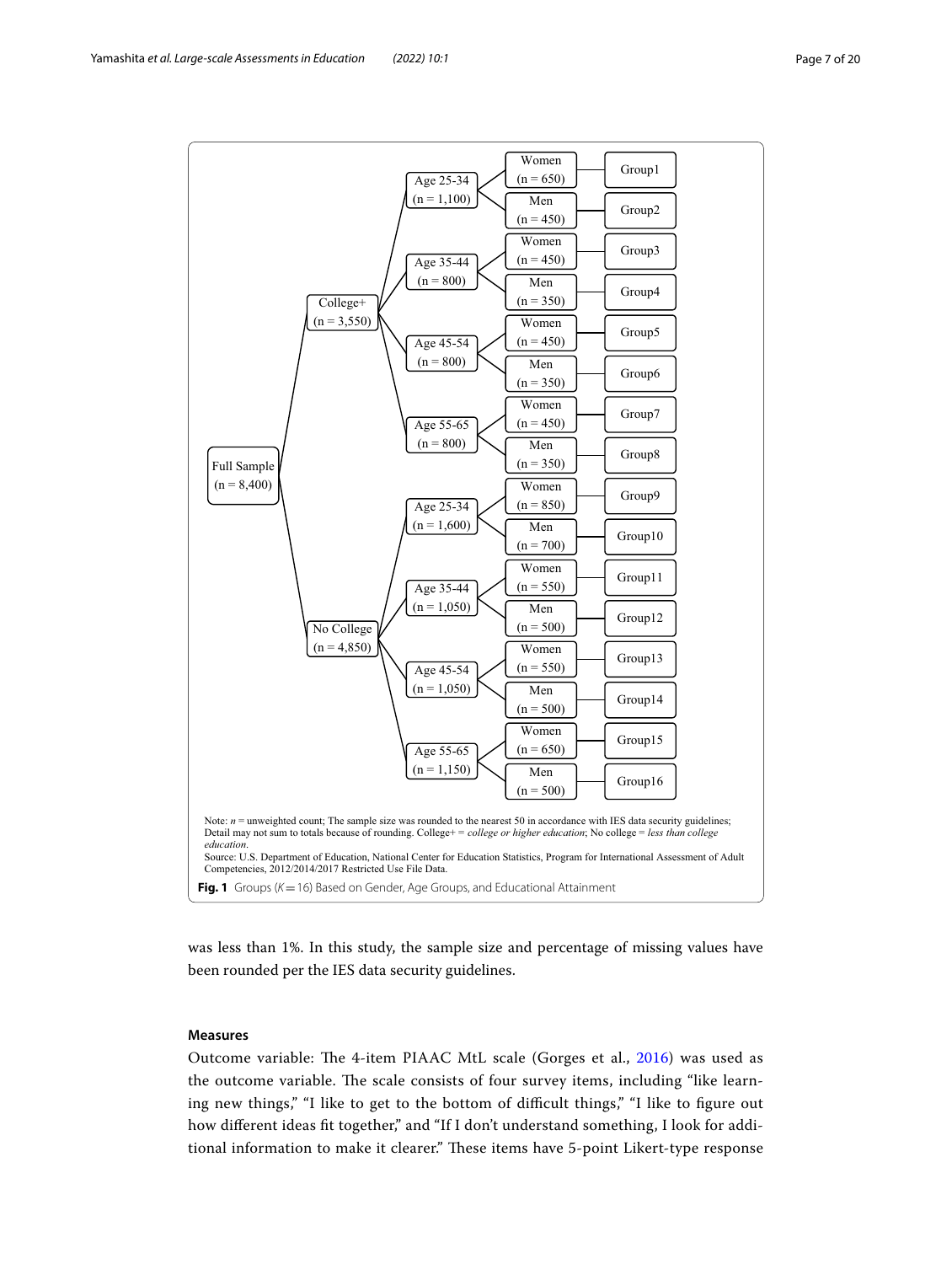

<span id="page-7-0"></span>categories: 1="*Not at all*," 2="*Very little*", 3="*To some extent*", 4="*To a high extent*", and 5="*To a very high extent*."

Sub-population (sub-group) indicators: Gender was a dichotomous measure indicating women and men (where men served as the reference group). Age was recorded as age groups with 10-year increments  $(1=25-34$  years old;  $2=35-44$  years old;  $3=45-54$  years old;  $4=55-65$  years old). Although the information on age in single-year increments was available in the U.S. PIAAC RUF, these 10-year age groups were used considering the methodological concerns (e.g., sample size) and practical implications (e.g., average MtL for a specifc age has little utility). Education level was a dichotomous measure indicating the respondents with college or higher education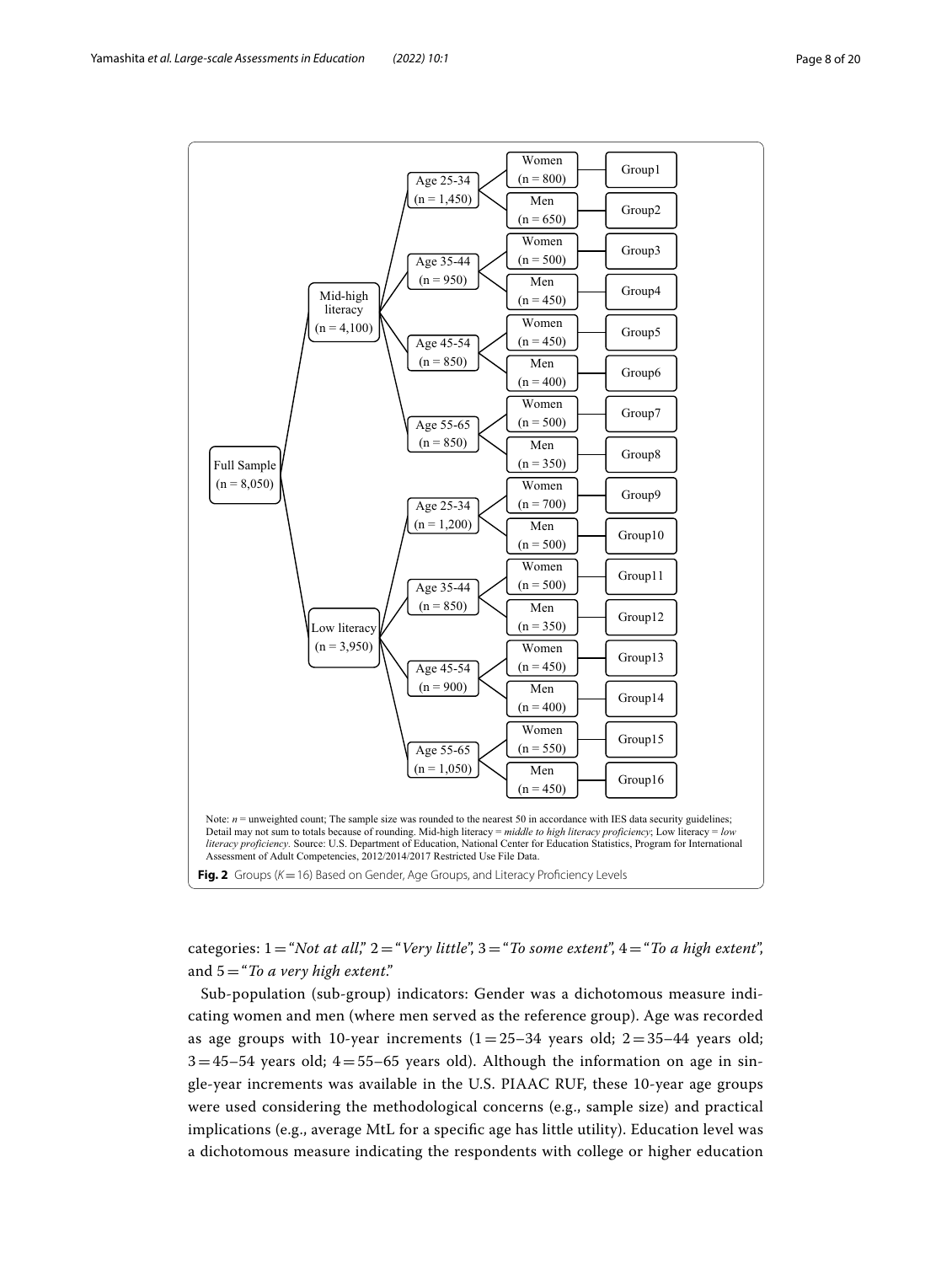(i.e., postsecondary degrees including the associate degree) vs. less than college education–the reference group. Literacy level was a dichotomous variable indicating high or medium profciency vs. low profciency (reference group).

PIAAC provides guidelines for interpreting literacy profciency level (from Below Level 1 to Level 5) based on the estimated proficiency scores (0–500 points; OECD, [2016b](#page-18-29)). Whereas diferent classifcations were possible, a two-level classifcation [high or medium (levels 3–5 or score 276–500) vs. low (Below level 1-level 2 or score 0–275)] was employed, considering precedent provided by the U.S. National Center for Education Statistics [\(2019\)](#page-18-30) and methodological concerns (e.g., cell sample sizes). In this study, the provided plausible values for literacy profciency scores were used to classify the respondents into profciency levels for those analyses that involved literacy profciency levels.

Sampling weights, replicate weights, and all 10 sets of plausible values were used in the weighted descriptive statistics, and the sampling weights were used for the main statistical analysis (i.e., alignment optimization method or AO method). However, given technical incompatibility (see below for the AO method description), we were not able to use all 10 plausible values or replicate weights in the AO analyses. We used the frst set of plausible values for the proficiency level classification for the AO analysis. Therefore, the statistical signifcance close to the cut-of point needs to be interpreted with caution due to the potentially underestimated error variance. At the same time, we believe that the results with the frst set of plausible values are trustworthy for the purpose of this study because the AO analysis results that were obtained using other individual plausible values (e.g., second plausible value) were consistent.

## <span id="page-8-0"></span>**Analytic approach**

The weighted descriptive statistics were computed using all the sampling weights, replicate weights and a set of 10 profciency level classifcations—each set based on a diferent set of plausible values. This study applied the AO method to overcome some of the methodological issues with the conventional measurement approaches such as MGCFA and IRT (Asparouhov & Muthén, [2014\)](#page-17-17). Essentially, the AO method is an exploratory MGCFA that seeks to fnd the measurement model with the minimum amount of measurement non-invariance, and to compare the estimate latent means across many groups (Muthén & Asparouhov,  $2018$ ). The AO method is considered an approximate invariance approach, and is more fexible than the conventional, exact invariance approach used (Byrne & Vijver, [2017](#page-17-18)). In the conventional approaches, at least partial strong invariance (i.e., equivalent factor loadings and mostly equivalent intercepts) is required to compare estimated latent means across groups.

However, when many constraints simultaneously are imposed (e.g., fxing all factor loadings to be equal across groups) in a situation involving many groups, achieving strong invariance with an adequate model ft is challenging without applying multiple modifcations to the model. Additionally, in the presence of many groups, manually adjusting models in a data-driven manner (e.g., through examination of modifcation indices) can be complex and inefficient. The AO method only requires configural invariance among groups to estimate and compare the latent means, even when up to 25% of parameters are non-invariant (Muthén & Asparouhov, [2018\)](#page-18-27). The AO method algorithm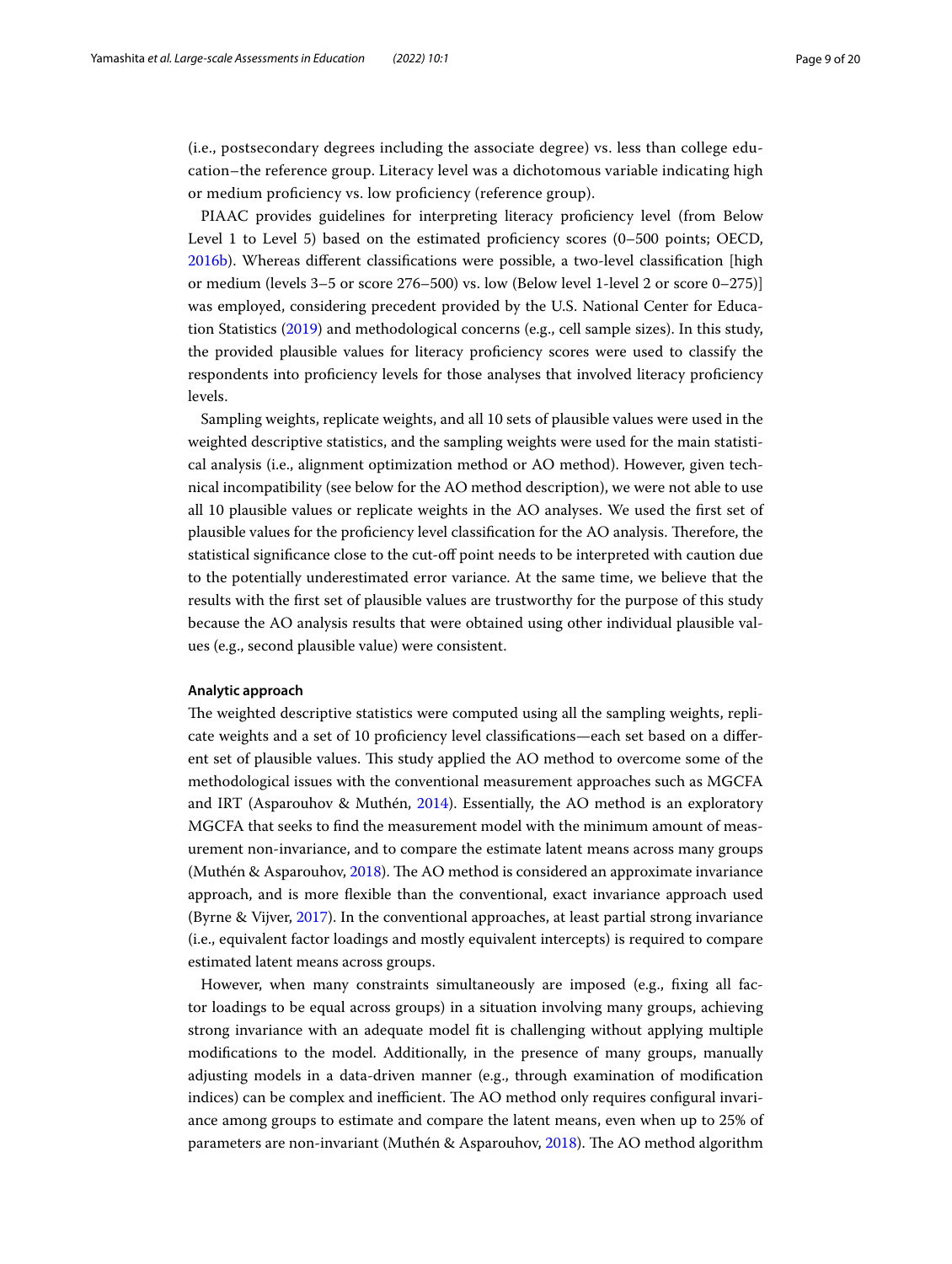is implemented in an efficient, automated manner in Mplus (Muthén & Muthén, [2017](#page-18-31)). In summary, the AO method is useful to address some of the limitations inherent in conventional methods, and to compare the latent means across many groups even in the presence of measurement non-invariance. The strengths of AO method make it eminently suitable for comparing sub-populations.

A brief explanation of the AO method is provided here as the technical details are published elsewhere (Asparouhov & Muthén, [2014](#page-17-17); Lomazzi, [2018](#page-18-26)). There are three steps in the AO method. First, the AO algorithm fts a measurement model (i.e., confrmatory factor analysis) with the mean and variance of the latent variable fxed to 0 and 1, respectively, in all sub-groups. Tis process is mainly to establish the baseline model ft and confgural invariance across the sub-groups. Second, the latent means and variances for all sub-groups are freely estimated to fnd the best combination of them, which minimizes the amount of non-invariance by optimizing a simplicity function. Tat is, the freely estimated latent means and variances are incorporated into the estimation of intercepts and factor loadings, and the diferences in each combination of sub-groups are summed in the simplicity function (Muthén & Asparouhov, [2018](#page-18-27)). The role of the simplicity function in the AO method is essentially equivalent to rotation in exploratory factory analysis, which extracts information without the changing the resultant structure or measurements of relevant variables (Lomazzi, [2018](#page-18-26)). Finally, the post-estimation algorithm fnds the combination that minimizes the overall diferences (i.e., optimizes the simplicity function) across sub-groups. In this fnal process, a signifcance test with an adjusted type I error rate  $(\alpha = 0.001)$  is conducted for the mean intercept or loading, as well as each combination of the intercepts and/or factor loadings to classify the invariant and non-invariant sets of parameters (i.e., intercepts and factor loadings). The largest set of the invariant parameters (or conversely, the smallest set of parameters that are diferent across groups) indicates the optimal model that can be used for the latent mean estimation and comparison even with up to 25% of parameters invariant across sub-groups (Muthén & Asparouhov, [2018](#page-18-27)). Regardless of the fnal model, the model ft remains the same as the confgural model. Automated AO functionality is incorporated into Mplus version 7.1 and higher (Muthén & Muthén, [2017](#page-18-31)).

#### **Procedure**

The weighted descriptive summary was estimated with the imputation technique. The main analysis was conducted using the AO method implemented in Mplus version 8 (Muthén & Muthén, [2017\)](#page-18-31), two different sets of sub-groups were examined. The frst set included 16 sub-groups that were classifed based on combinations of education level (college or higher vs. less than college), age group (4 groups), and gender (women vs. men). The second set included 16 sub-groups that were classified based on combinations of literacy profciency (low profciency vs. medium or high profciency), age group, and gender. The classification scheme and specific sub-groups are shown in Figs. [1](#page-6-0) and [2](#page-7-0). Additionally, as an exploratory analysis, a set of 32 sub-groups were created based on combinations of gender, age group, education level, and literacy level, although the cell sample sizes for two of these sub-groups were concerning (cell sample sizes less than 100, see Additional fle [1](#page-16-0): Figure S1). Following previous research (Gorges et al., [2016](#page-17-16)), the measurement model with the latent MtL variable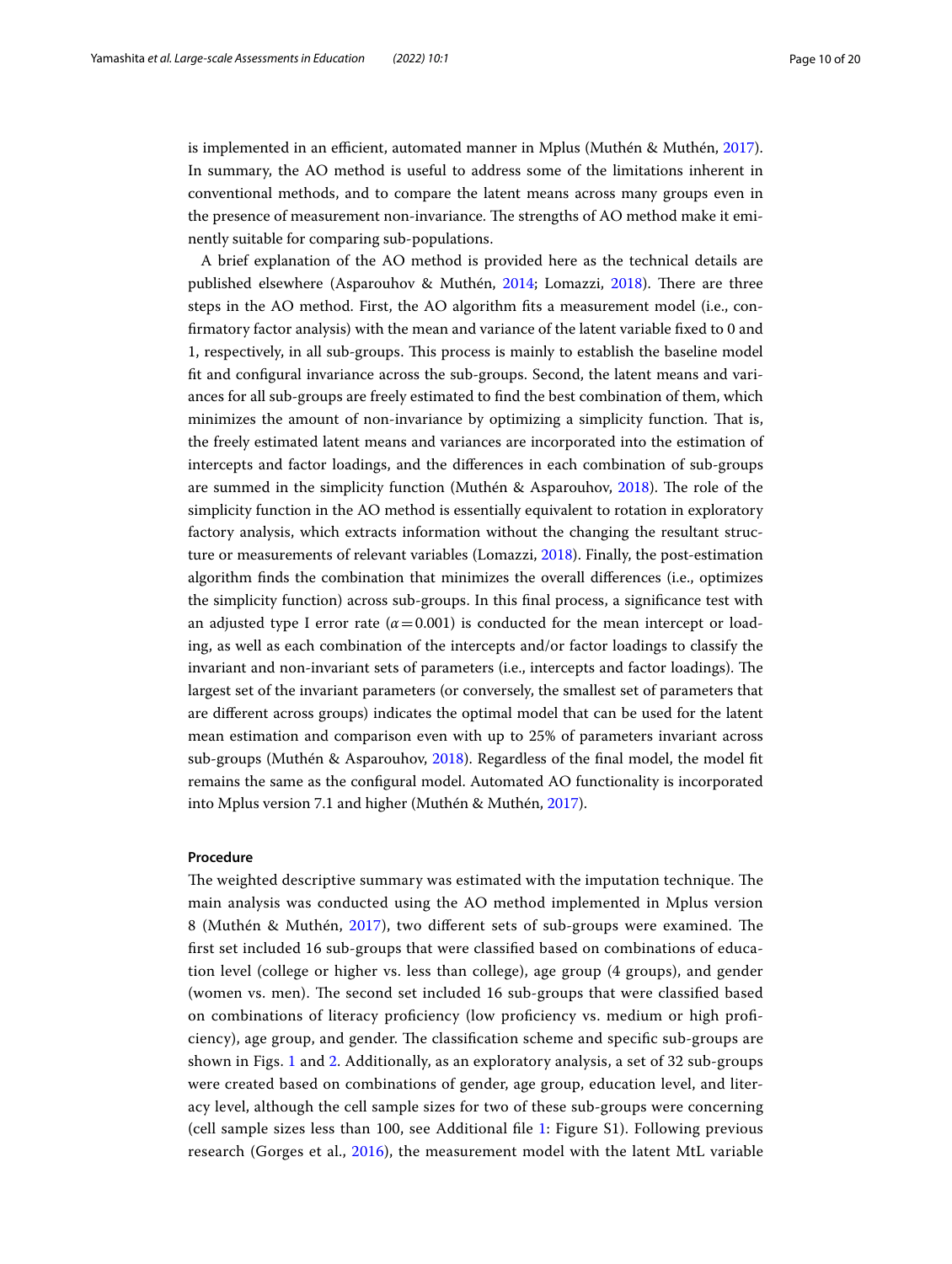and the four manifest variables was specifed (see Additional fle [2](#page-16-1): Figure S2). In a preliminary analysis, MGCFA was conducted and the model ft was evaluated based on the chi-square statistic, comparative ft index (CFI), root mean square error of approximation (RMSEA) and standardized root mean squared residual (SRMR), and using the cutoff criteria recommended by Wang and Wang  $(2012)$  $(2012)$  $(2012)$ : CFI > 0.90, RMSEA < 0.10, and SRMR< 0.10. In each AO model, one of the latent means was fxed to 0 rather than freely estimated, using the ALIGNMENT =FIXED option in Mplus. Robust maximum likelihood (MLR) estimation was used given the 5-point Likert-type response in the MtL items and somewhat negatively skewed distributions (DeMaris, [2005\)](#page-17-19). The final sampling weights (SPFWT0) were applied for all analyses to allow for nationally representative point estimates.

## **Results**

Table [1](#page-10-0) presents the weighted descriptive summary for all measures of interest. The means of the motivation to learn items ranged from 3.8 to 4.2 out of 5.0. Age group and gender were approximately uniformly distributed. There were more working age adults without college degrees (57%) than those with college degrees (43%). Slightly more than half of adults (52%) had middle-to-high literacy profciency.

<span id="page-10-0"></span>**Table 1** Weighted descriptive summary of the analytic sample (*N*=8, 050)

| <b>Variables</b>                                                                            | Mean (standard<br>error) or<br>percentage <sup>b</sup> |  |  |  |
|---------------------------------------------------------------------------------------------|--------------------------------------------------------|--|--|--|
| Four items for the motivation to learn construct (1 = not at all to $5 =$ to a high extent) |                                                        |  |  |  |
| "I like learning new things"                                                                | 4.21(0.01)                                             |  |  |  |
| "I like to get to the bottom of difficult things"                                           | 3.98(0.01)                                             |  |  |  |
| "I like to figure out how different ideas fit together"                                     | 3.80(0.01)                                             |  |  |  |
| "If I don't understand something, I look for additional information to make it clear"       | 4.19(0.01)                                             |  |  |  |
| Age groups                                                                                  |                                                        |  |  |  |
| $25 - 34$ years                                                                             | 25.1%                                                  |  |  |  |
| 35-44 years                                                                                 | 23.8%                                                  |  |  |  |
| 45-54 years                                                                                 | 25.5%                                                  |  |  |  |
| 55-65 years                                                                                 | 25.6%                                                  |  |  |  |
| Gender                                                                                      |                                                        |  |  |  |
| Women                                                                                       | 51.5%                                                  |  |  |  |
| Men                                                                                         | 48.5%                                                  |  |  |  |
| Educational attainment                                                                      |                                                        |  |  |  |
| College or higher                                                                           | 43.2%                                                  |  |  |  |
| Less than college                                                                           | 56.9%                                                  |  |  |  |
| Literacy Levels <sup>a</sup>                                                                |                                                        |  |  |  |
| Mid-high proficiency                                                                        | 52.3%                                                  |  |  |  |
| Low proficiency                                                                             | 47.7%                                                  |  |  |  |

Source: U.S. Department of Education, National Center for Education Statistics, Program for International Assessment of Adult Competencies, 2012/2014/2017 Restricted Use File Data

The sampling weights and replicate weights were applied

The sample size and percentage were rounded to the nearest 50 and one decimal point, respectively, due to the IES data security quidelines

<sup>a</sup> Estimated based on the ten sets of literacy level plausible values

**b** Detail may not sum to totals because of rounding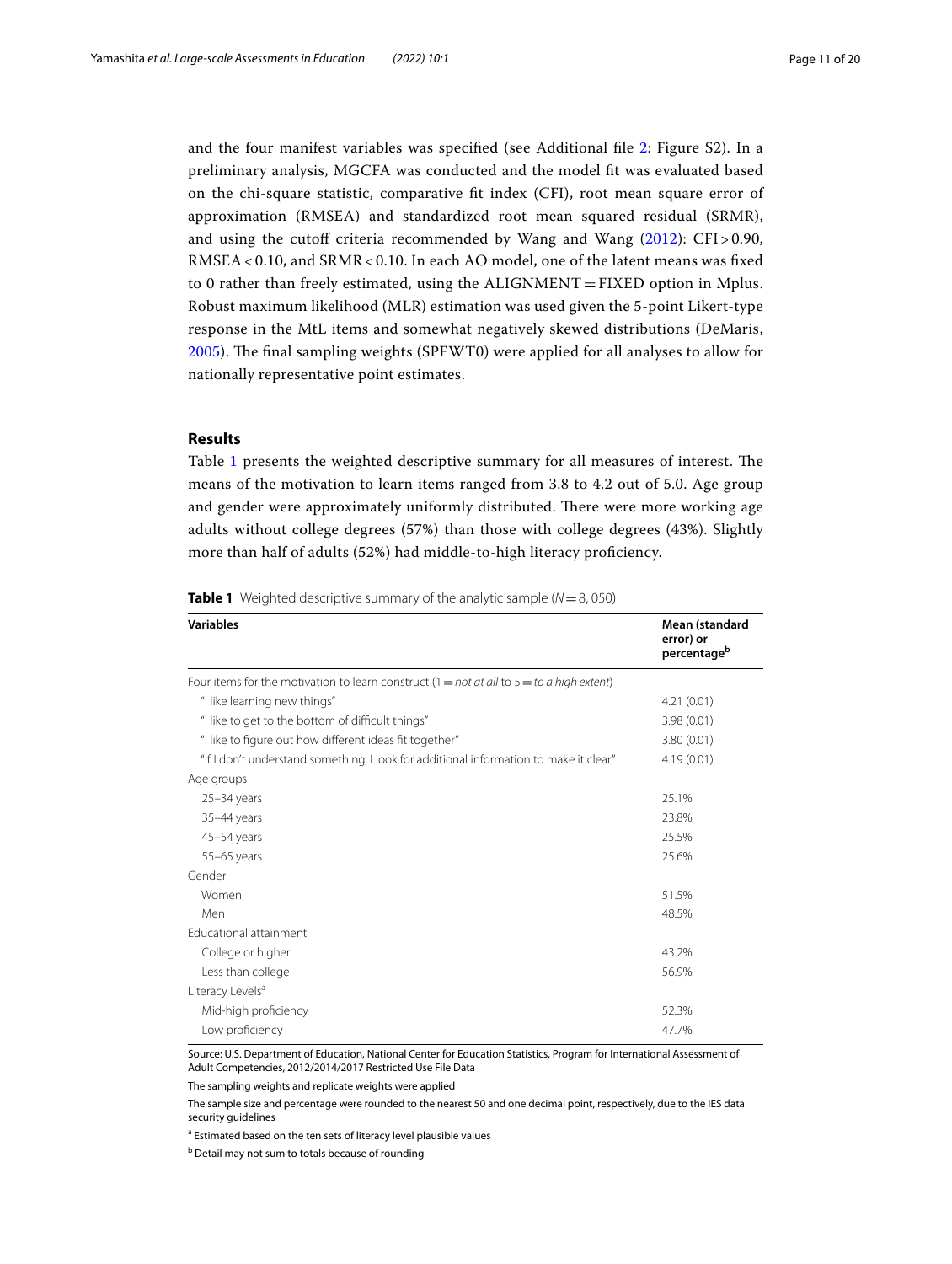Before applying the AO method, a preliminary MGCFA confgural model was ftted. For the multigroup model in which groups were formed by educational attainment, age, and gender, the model fit was adequate  $[\chi^2(113) = 294.26, p < 0.001; CFI = 0.97;$  $RMSEA = 0.06$ ;  $SRMR = 0.08$ ] after adjusting for nine (freely estimated—the list is available upon request) out of sixty-four intercepts. When groups defned by literacy profciency level, age, and gender were considered, the ft of the confgural model was adequate  $[\chi^2(119) = 310.12, p < 0.001; CFI = 0.96; RMSEA = 0.06; SRMR = 0.08]$  after adjusting for three (freely estimated—the list is available upon request) out of sixty-four intercepts. Based on these models, the AO method was applied to both groups.

Table [2](#page-11-0) presents the results from the AO method for the groups defned by educational attainment, age, and gender. These results show the national profile of mean motivation to learn for each specifc sub-population, and statistically signifcant diferences across all pairwise combinations of groups were observed. For example, Group #4 (ranked frst, with the highest level of MtL) had MtL signifcantly higher than 17 other groups. The approximate measurement invariance test showed that four out of sixty-four intercepts were non-invariant. Yet, 94% of the intercepts and all factor loadings were invariant. Given that Muthén and Asparouhov's ([2018](#page-18-27)) suggested criterion of fewer than 25% parameter estimates showing non-invariance was met, latent mean comparison was conducted. Overall, MtL rankings could be predicted by educational attainment. Regardless of age and gender, college educated adults tended to have higher MtL. Particularly, college educated younger adults had signifcantly higher MtL than the other

| Ranking        | Group           | <b>Group description</b>    | <b>Factor mean</b> | Group with significantly smaller factor<br>mean <sup>a</sup> |
|----------------|-----------------|-----------------------------|--------------------|--------------------------------------------------------------|
| 1              | $\mathfrak{D}$  | College+, age 25-34, men    | 0.59               | 3, 5, 6, 7, 8, 9, 10, 11, 12, 13, 14, 15, 16                 |
| $\mathcal{P}$  | $\overline{4}$  | College+, age 35-44, men    | 0.53               | 3, 6, 9, 10, 11, 12, 13, 14, 15, 16                          |
| 3              | 1               | College+, age 25-34, women  | 0.47               | 9, 10, 11, 12, 13, 14, 15, 16                                |
| $\overline{4}$ | 5               | College+, age 45-54, women  | 0.40               | 11, 12, 13, 14, 15, 16                                       |
| 5              | 8               | College+, age 55-65, men    | 0.40               | 11, 12, 13, 14, 15, 16                                       |
| 6              | 7               | College+, age 55-65, women  | 0.39               | 11, 12, 13, 14, 15, 16                                       |
| 7              | 6               | College+, age 45-54, men    | 0.37               | 12, 13, 14, 15, 16                                           |
| 8              | 3               | College+, age 35-44, women  | 0.36               | 12, 13, 14, 15, 16                                           |
| 9              | 9               | College-, age 25-34, women  | 0.31               | 13, 14, 15, 16                                               |
| 10             | 10 <sup>°</sup> | College-, age 25-34, men    | 0.30               | 13, 14, 15, 16                                               |
| 11             | 11              | College-, age 35-44, women  | 0.22               | 15, 16                                                       |
| 12             | 12              | College-, age 35-44, men    | 0.18               | 15, 16                                                       |
| 13             | 13              | College -, age 45-54, women | 0.07               |                                                              |
| 14             | 14              | College-, age 45-54, men    | 0.07               |                                                              |
| 15             | 16              | College-, age 55-65, men    | 0.00               |                                                              |
| 16             | 15              | College-, age 55-65, Women  | $-0.03$            |                                                              |

<span id="page-11-0"></span>**Table 2** Ranking by mean motivation to learn for 16 subgroups defined by gender, age group, and educational attainment

Source: U.S. Department of Education, National Center for Education Statistics, Program for International Assessment of Adult Competencies, 2012/2014/2017 Restricted Use File Data

The ranking shows 1 (high)–16 (low) motivation to learn

College+ =college or higher education; college−=less than college education

For the group value and group description, see Fig. [1](#page-6-0)

a Statistically signifcant diference (*p*<0.001)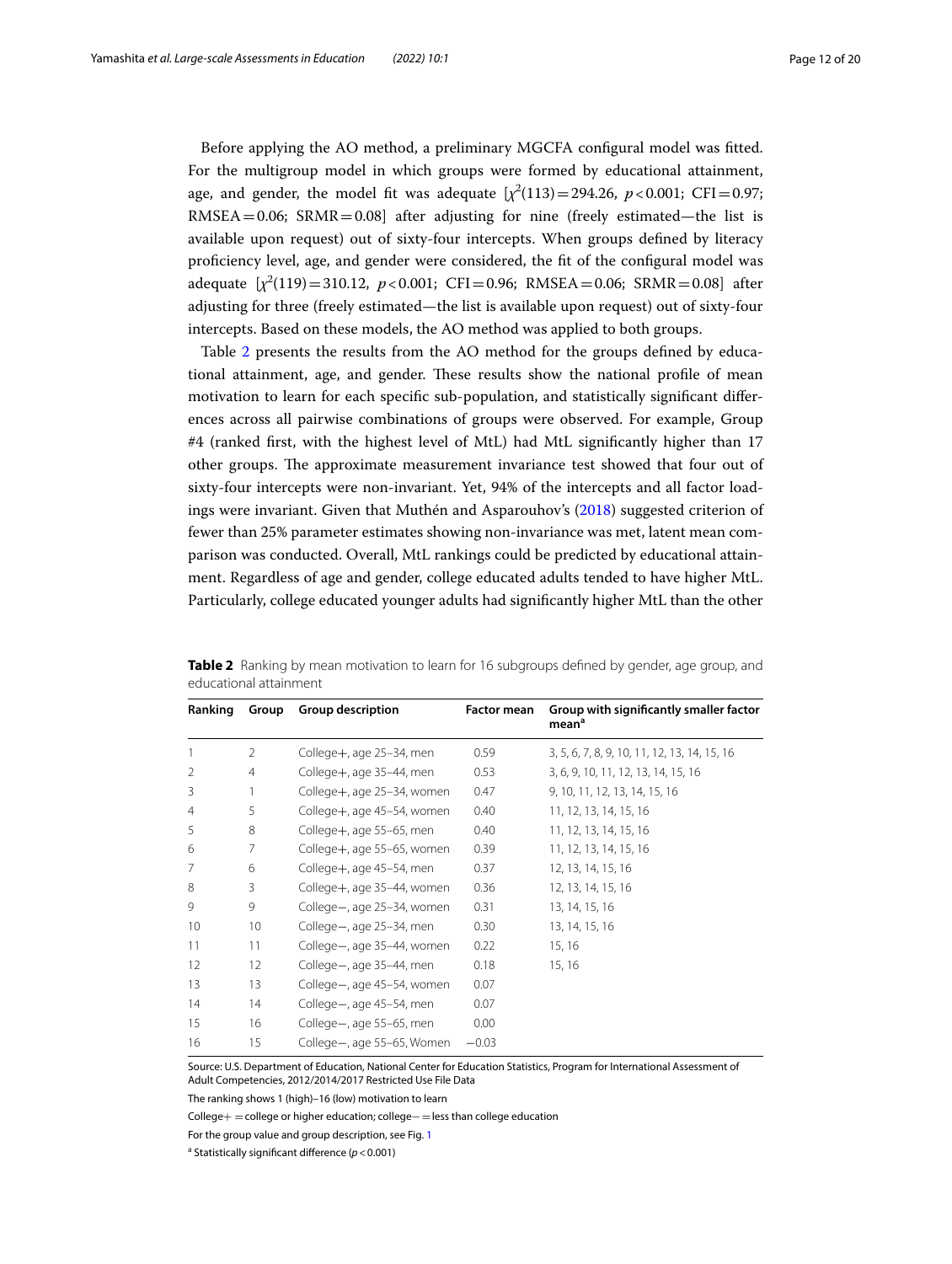groups. On the other hand, older working age adults (age 55–65 years) without college degrees had signifcantly lower MtL than the other groups.

Table [3](#page-12-0) presents, based on application of the AO method, the subgroup rankings by their estimated means, and signifcance test results for all combinations of groups defined by literacy proficiency, age, and gender. The approximate measurement invariance test showed that three out of sixty-four intercepts, and one out of sixty-four factor loadings were non-invariant. Yet, 95% of the intercepts and 98% of the factor loadings were invariant. Given that the non-invariant parameters constituted fewer than 25% of all estimated parameters, latent mean comparisons were conducted. Similar to the results observed for educational attainment, the groups with higher literacy profciency were more likely to have higher MtL. At the same time, younger adults with low literacy profciency had MtL equivalent to their counterparts with higher literacy profciency. Younger adults with higher literacy profciency had signifcantly higher MtL than the individuals from the remaining groups. In comparison, older working age adults (age 55–65 years) with low literacy profciency had signifcantly lower MtL than the other groups.

As a follow-up exploratory analysis, the AO method was applied to the 32 groups that were defned by combinations of educational attainment, literacy profciency, age group, and gender. These groups and corresponding results are shown in Additional file [1:](#page-16-0) Figure S1 and Additional fle [3](#page-16-2): Table S1. In the MGCFA invariance test, after several attempts to modify the model and freely estimating seven out of 128 intercepts, the model still

| Ranking        | Group           | <b>Group description</b>      | <b>Factor mean</b> | Group with significantly smaller factor<br>mean <sup>a</sup> |
|----------------|-----------------|-------------------------------|--------------------|--------------------------------------------------------------|
| 1              | 2               | Literacy+, age 25-34, men     | 0.51               | 1, 3, 5, 6, 7, 8, 9, 10, 11, 12, 13, 14, 15, 16              |
| $\overline{2}$ | $\overline{4}$  | Literacy+, age 35-44, men     | 0.46               | 5, 6, 8, 9, 11, 12, 13, 14, 15, 16                           |
| 3              | 1               | Literacy+, age 25-34, women   | 0.39               | 6, 11, 12, 13, 14, 15, 16                                    |
| 4              | 3               | Literacy+, age 35-44, Women   | 0.36               | 6, 11, 13, 15, 16                                            |
| 5              | 10 <sup>°</sup> | Literacy-, age 25-34, men     | 0.34               | 13, 15, 16                                                   |
| 6              | 7               | Literacy+, age 55-65, Women   | 0.33               | 13, 15, 16                                                   |
| 7              | 9               | Literacy-, age 25-34, Women   | 0.29               | 13, 15, 16                                                   |
| 8              | 5               | Literacy+, age 45-54, women   | 0.29               | 13, 15, 16                                                   |
| 9              | 8               | Literacy $+$ , age 55-65, men | 0.28               | 15, 16                                                       |
| 10             | 12              | Literacy-, age 35-44, men     | 0.21               | 15, 16                                                       |
| 11             | 6               | Literacy+, age 45-54, men     | 0.21               | 15, 16                                                       |
| 12             | 11              | Literacy-, age 35-44, women   | 0.21               | 15, 16                                                       |
| 13             | 14              | Literacy-, age 45-54, men     | 0.21               | 15, 16                                                       |
| 14             | 13              | Literacy-, age 45-54, women   | 0.13               |                                                              |
| 15             | 16              | Literacy-, age 55-65, men     | 0.00               |                                                              |
| 16             | 15              | Literacy-, age 55-65, women   | $-0.01$            |                                                              |

<span id="page-12-0"></span>**Table 3** Ranking of mean motivation to learn for 16 subgroups defned by gender, age group, and literacy proficiency level

Source: U.S. Department of Education, National Center for Education Statistics, Program for International Assessment of Adult Competencies, 2012/2014/2017 Restricted Use File Data

The ranking shows 1 (high)–16 (low) motivation to learn

"Literacy+"=middle to high literacy profciency; "Literacy– "=low literacy profciency

For the group value and group description, see Fig. [2](#page-7-0)

a Statistically signifcant diference (*p*<0.001)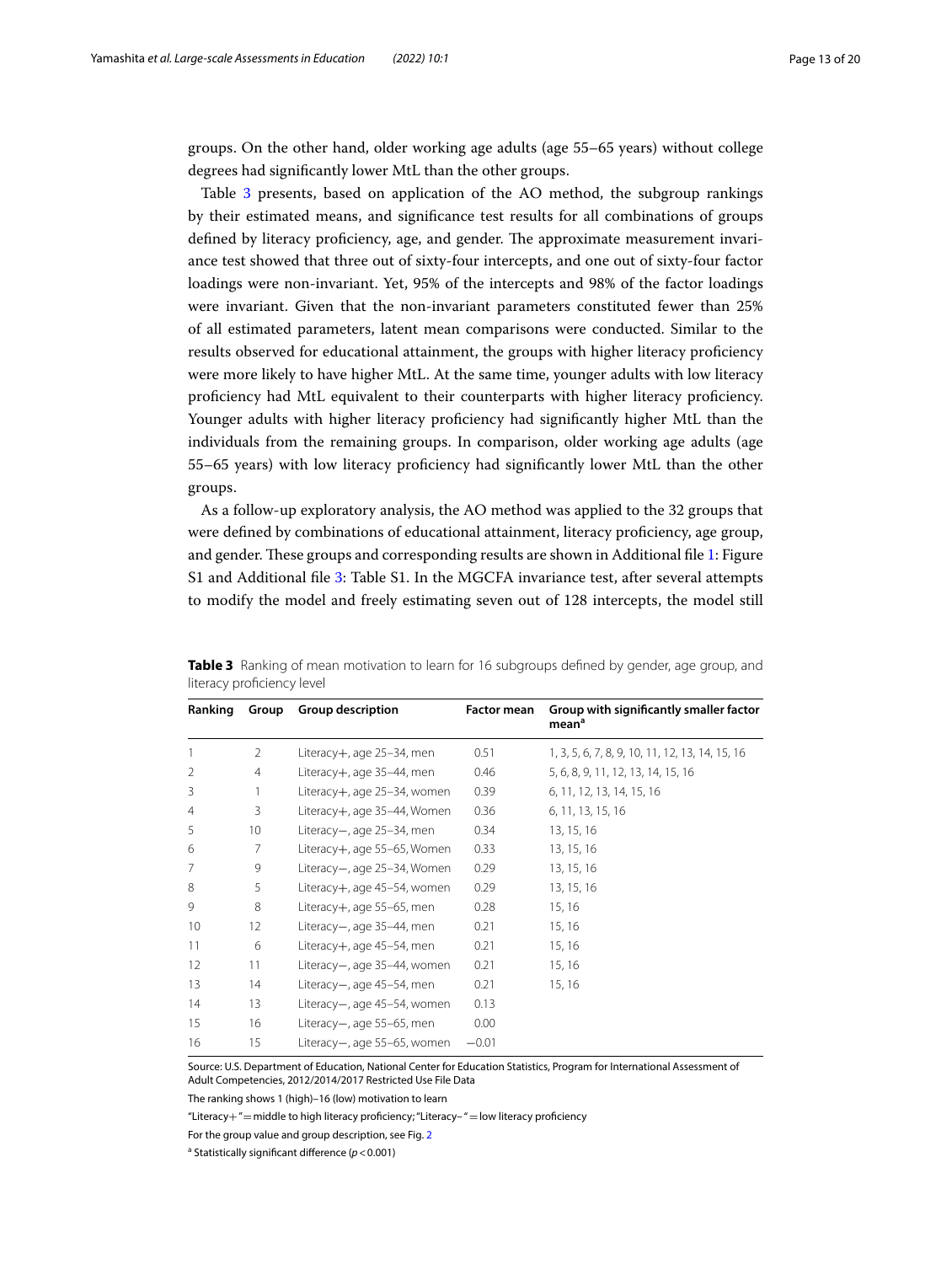showed only marginal fit  $[\chi^2(243) = 639.88, p < 0.001; CFI = 0.93; RMSEA = 0.08;$ SRMR=0.13]. Additionally, two groups (exact sample sizes are not reported in accordance with IES data security guidelines) had sample sizes slightly smaller than the recommended sample size of 100 (Muthén & Asparouhov, [2018\)](#page-18-27). Considering that observed CFI and RMSEA values were adequate and considering that the majority (94%) of the groups had the sample sizes that were more than 100, we proceeded to apply the AO method. The approximate measurement invariance test showed that five out of 128 intercepts were non-invariant whereas all factor loadings were invariant. As fewer than 25% of the intercepts and loadings were invariant, mean comparisons were conducted. The estimated means and rankings are reported in Additional file [3:](#page-16-2) Table S1. Overall, college-educated younger adults with middle-to-high literacy profciency tended to be more motivated than their counterparts. There were no clear patterns by gender. At the same time, older men with less than college education were signifcantly less likely to be motivated than most other groups. Similarly, older women with less than a college education were less motivated than most other groups. Results from these 32 groups should be treated as preliminary fndings due to the marginal baseline model ft and borderline sample sizes for two groups.

#### **Discussion**

Tis study applied the seldom-utilized AO method in the context of MtL among working age adults in the United States. When estimating latent means and comparing them across many groups, the AO method has several advantages over conventional methodological approaches such as MGCFA and IRT. Using the existing 4-item MtL scale, rankings based on the estimated means, which can be considered to represent a national profle of MtL by the indicated subpopulations, were computed.

Overall, higher educational attainment, middle-to-high literacy profciency levels, and younger age, as well as the combinations of these three factors best represented the MtL rankings. However, there were no clear patterns by gender in the sub-group comparisons. It is notable that educational attainment, self-evaluation, and MtL each provide individuals with a "feedback loop" over their life course that can lead to engagement with AET. Tat is, successful completion of, or positive experiences in education can lead to more positive self-evaluation (e.g., self-efficacy) and greater MtL and, in turn, increased participation in continuing AET (Chang & Lin, [2011\)](#page-17-10). Interestingly, literacy profciency seemed to follow patterns similar to MtL. Literacy levels may partially explain the pathways between education and MtL, and/or a part of readiness to learn, which is linked to MtL (Center for Community College Student Engagement, [2014;](#page-17-11) Smith et al., [2015](#page-18-16)). In other words, education contributed to literacy skills, which might have enhanced MtL. The observed patterns of younger adults with higher MtL are consistent with some previous research (Boeren, [2017](#page-17-1); Cummins et al., [2015](#page-17-7)). However, the fndings in this study only show associations. Additional qualitative inquiry is needed to identify more detailed reasons why—in addition to identifying current, known aging-related barriers (e.g., lower sensory functions, mobility; Roosmaa & Saar, [2017](#page-18-14); Wlodkowski & Ginsberg, [2017](#page-19-2))—older age is linked to lower MtL. Although gender did not show any clear association with the MtL distributions, gender perhaps plays distinct roles in AET participa-tion, satisfaction, and effectiveness (Bell & Ford, [2007;](#page-17-2) Klein et al., [2006\)](#page-18-7).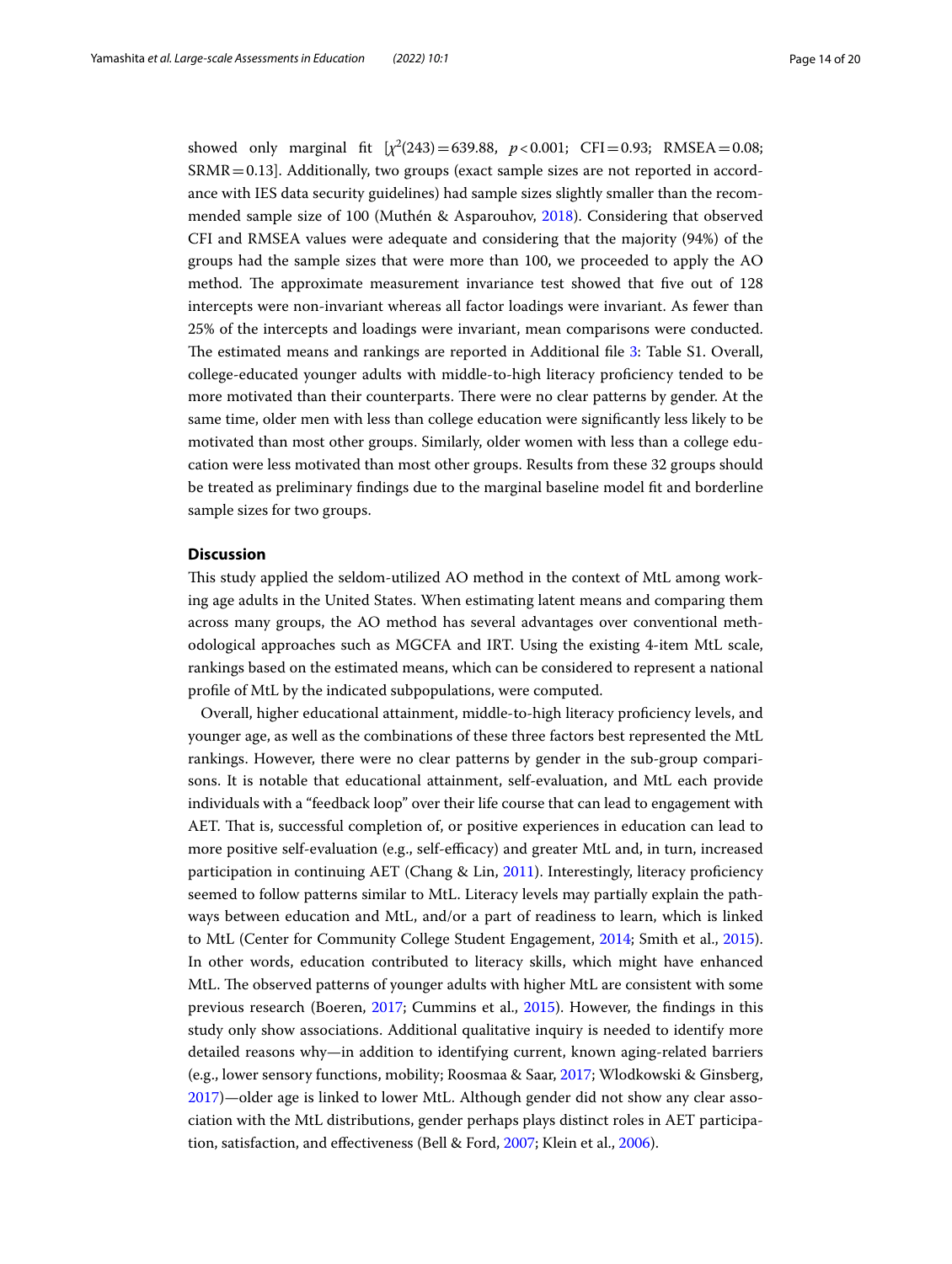Whereas the potential explanations for individual MtL determinants are useful, the intersectionality of key MtL determinants requires further exploration. The findings from this study provide a foundation to further advance MtL research. In particular, the rankings and detailed subpopulation characteristics defned by education, literacy profciency, age, and gender illuminate specifc subpopulations. For example, a combination of lower education and older age appeared to be negatively associated with MtL. The rankings from this study provide empirical justifcations for further inquiries. For example, given the brevity yet sound psychometric properties of the 4-item PIAAC MtL scale, it can be administered and used relatively easily in applied research with an adult education institution, organization and/or community. Such case studies would be useful to compare to the fndings from the current study, where the latter provides benchmark, national averages to evaluate results obtained from local MtL assessments for particular sub-groups of adults. However, theoretical explanations of how educational attainment and older age result in lower MtL remain unclear. Older age may indicate exposure to negative educational experiences in early life. At the same time, older age may indicate possible functional limitations (e.g., vision and hearing impairment) and amplify negative effects of lower educational attainment. These are merely speculations, however, and future research is needed to identify the mechanisms driving the MtL rankings of the subpopulations.

Given the observed national profle of MtL, several implications for education policy and AET practice are worth exploring. First, the rankings and mean diferences across subpopulations can inform AET promotion and intervention programs targeted to specifc groups. In particular, providing supports to middle-aged and older working age (45–65 years) adults with lower levels of education as well as lower profciency is meaningful. In this case, non-formal AET, which does not directly lead to formal qualifcation/ degree attainment to facilitate a positive educational experience and enhance intrinsic motivation, may be a more suitable starting point (Saar et al., [2013](#page-18-17)). Also, providing AET opportunities to younger, educated adults may result in a higher return on investment (e.g., greater training/education outcomes) as they tend to be more motivated to learn.

Tird, given the complex gender diferences in MtL, current structures and programs for AET should be reviewed in terms of accessibility. Women and men are similarly motivated overall with some exceptions. For example, college educated women and men in the age 25–34 group had equivalent MtL, although college educated men in the age 35–44 group showed signifcantly greater MtL than college educated women in the same age group. Also, men with high literacy profciency in the age 25–34 group had signifcantly greater MtL than women with high literacy profciency in the same age group. Overall, better access to AET opportunities should result in positive outcomes for both women and men, although additional interventions may be warranted in the cases of the gender diferences by education and literacy profciency. On a relevant note, future research may further explore how individuals with diferent MtL may interact in a lifelong learning environment. For instance, sub-groups of adults with low MtL may be inspired by those with higher MtL when they are included in the same learning environment. It is also possible that low MtL may be transmitted through social and learning networks. Yet, little is known about whether individual or group learning may be more appropriate to improve MtL. An exploration of how MtL changes based on the adult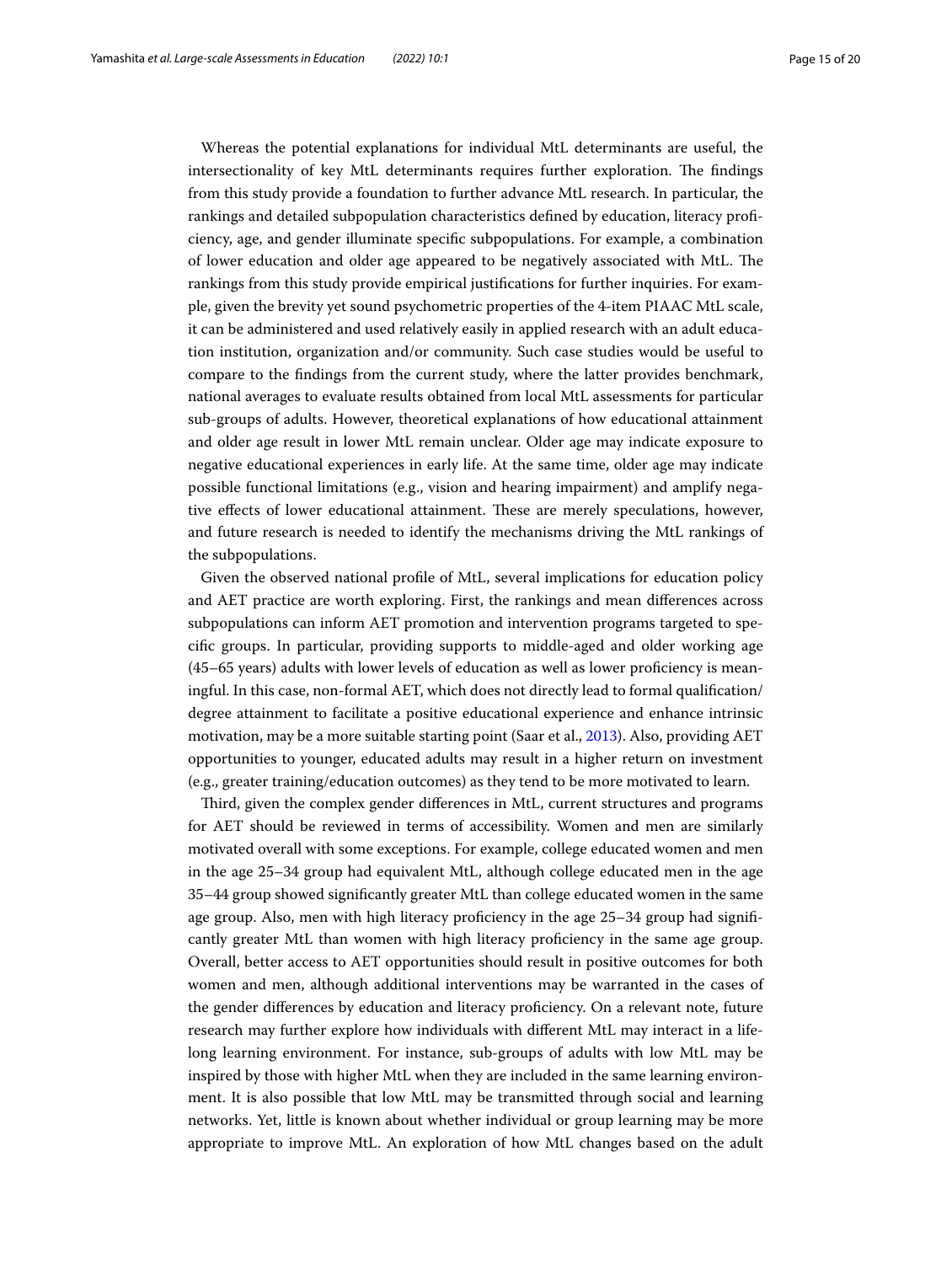learning environment would be informative to develop efective interventions. Finally, given the MtL rankings and diferences across subpopulations, education policy should aim at improving the national averages as well as subpopulation averages to promote equality in learning. The mean estimation strategies (i.e., four-item PIAAC MtL items and AO method) that were used in this study can be incorporated in the national data collection eforts and used to monitor MtL trends at the subpopulation-levels. With respect to national profles and education policy implications, applications of the AO method in other PIAAC participating countries would open more opportunities for international comparisons of MtL sub-group profles as well as inform lifelong learning policies in a variety of contexts and locations.

## **Limitations**

Several limitations should be noted. While the AO method is relatively novel and efficient, varied user inputs such as the estimation methods, options (e.g., fxed vs. freely latent means), and sample sizes could return inconsistent fndings. In this study, the methodological decisions were made based on the theoretical framework and feasibility with the data. In addition, we referred to the published guidelines and recommendations to make methodological decisions. More empirically rigorous approaches (e.g., employing a simulation for power analysis) were beyond the scope of this study. Moreover, the fndings from this study should be supplemented with qualitative inquiries to identify underlying explanations for diferential MtL by the selected characteristics. For example, the fndings from this study showed signifcant diferences in MtL between older women with high literacy proficiency and those without (see, for example, Group #7 vs. #15 in Table [3](#page-12-0)). However, unlike educational attainment, limited empirical evidence on literacy and MtL is available. Qualitative inquiries may uncover more detailed explanations of how basic skills may impact MtL. Finally, given the exploratory nature of the AP method, more research with future releases of national data sets (e.g., cross-sectional and longitudinal data) to verify the fndings is an indispensable next step.

#### **Contributions**

This study made three important contributions to the literature. First, the use of the AO method extended existing research (Gorges et al., [2016,](#page-17-16) [2017\)](#page-17-9) on the MtL construct to more detailed socio-demographic subpopulations. It demonstrated that the four-item MtL measure can validly be used to compare subgroups of working-age adults with varying combinations of age, educational attainment, and literacy levels. Previously, sub-group comparisons were limited to one characteristic at a time, but the introduction of the AO method now allows for simultaneous examination of the latent MtL construct across multiple sub-groups. Our fndings added to the literature increased confdence about the key MtL determinants and also shed light on the intersectionality of sub-groups. Second, a national profle/ranking of MtL by the subgroups of workingage adults was developed, which is useful to identify groups of adults with lower MtL. Such at-risk groups (e.g., older working age adults with less than a college education) may need additional assistance or intervention to promote their participation in lifelong learning. At the same time, groups with higher motivation should be encouraged to participate in lifelong learning because positive learning outcomes can be expected.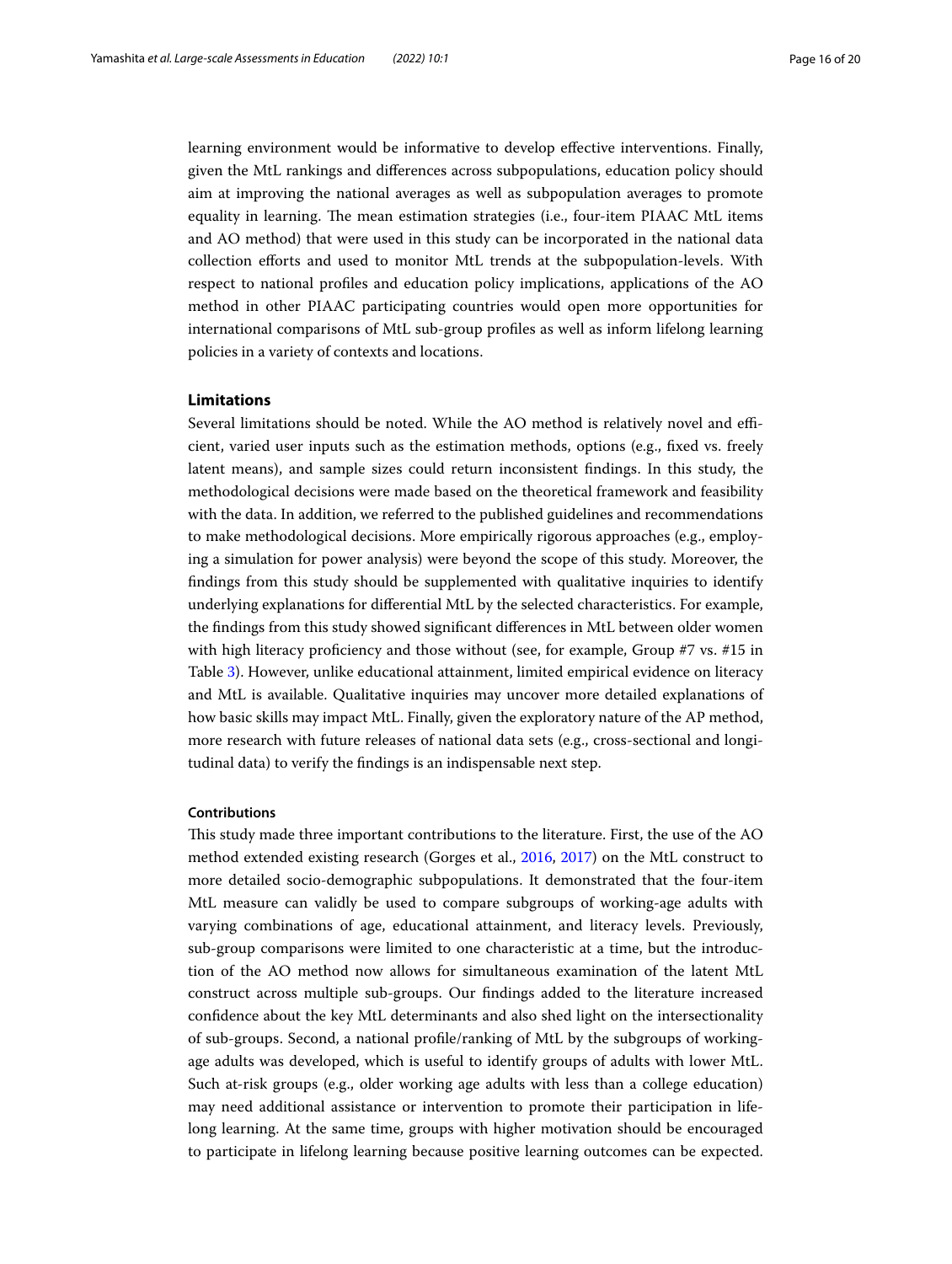Finally, this study showcased an underutilized analytical approach–the AO method–in a population-level study in the feld of education. Application of AO methods may address common measurement issues (e.g., cross-group validity, latent mean comparisons) in previously published research with the conventional MGCFA.

## **Conclusion**

Developing national MtL profles by subpopulations has been challenging due to several limitations of conventional methods such as MGCFA and IRT. Use of a novel AO method produced, arguably, the frst national MtL rankings by subpopulations defned by age, gender, educational attainment, and literacy profciency levels. While the fndings from this study were consistent with previous research in terms of identifying factors that might promote MtL, including younger age, greater education level and higher literacy profciency, this study highlighted the complexity of intersections across these promoting factors. Tis study is still an early attempt to better understand MtL, which positively stimulates AET participations at the population-level. Preliminary adult education policy discussions are warranted in view of the results of this study. Yet, more data collection, analysis of diferent and more detailed subgroups, as well as refnement of methodological approaches including both conventional and novel methods are needed to document MtL distributions and assess how various intersections of factors may promote MtL.

#### **Abbreviations**

AET: Adult education and training; AO: Alignment optimization; IRT: Item response theory; MGCFA: Multiple group confrmatory factor analysis; MtL: Motivation to learn; MSLQ: Motivated Strategies for Learning Questionnaire; PIAAC: Program for International Assessment of Adult Competencies; SADS: School Administrative Descriptive Survey.

## **Supplementary Information**

The online version contains supplementary material available at [https://doi.org/10.1186/s40536-022-00119-7.](https://doi.org/10.1186/s40536-022-00119-7)

<span id="page-16-1"></span><span id="page-16-0"></span>Additional file 1: Figure S1. Groups (g = 32) based on age group, gender and educational attainment.

<span id="page-16-2"></span>**Additional fle 2: Figure S2.** Simplifed path diagram of the motivation to learn measurement.

**Additional fle 3: Table S1.** Ranking of the mean motivation to learn for 32 subgroups by educational attainment, literacy proficiency, age group, and gender.

#### **Acknowledgements**

Not applicable.

#### **Authors' contributions**

TY designed the study, conducted the analysis and wrote the manuscript. TJS contribute to the design of the study and analytic plans, as well as wrote a part of the introduction and methods sections. SS contributed to the design of study, methodological decisions and wrote a part of the introduction and discussion sections. PAC contributed to the conceptualization of the issues, design of the study, and interpretation of the results, and also wrote a part of the sections Introduction and discussion. All authors read and approved the fnal manuscript.

#### **Funding**

In this research, Takashi Yamashita, Thomas, J. Smith and Phyllis A. Cummins and were partially supported by the Institute of Education Sciences, U.S. Department of Education, through Grant R305A170183 to Miami University and University of Maryland, Baltimore County. The opinions expressed are those of the authors and do not represent views of the institute or the U.S. Department of Education.

#### **Availability of data and materials**

The data analyzed in this study were the Program for International Assessment of Adult Competencies (PIAAC) Restricted Use fle (RUF). PIAAC RUF is not publicly available and the data user license through the Institute of Education Sciences, U.S. Department of Education (<https://nces.ed.gov/pubsearch/licenses.asp>) is required. However, PIAAC Public use File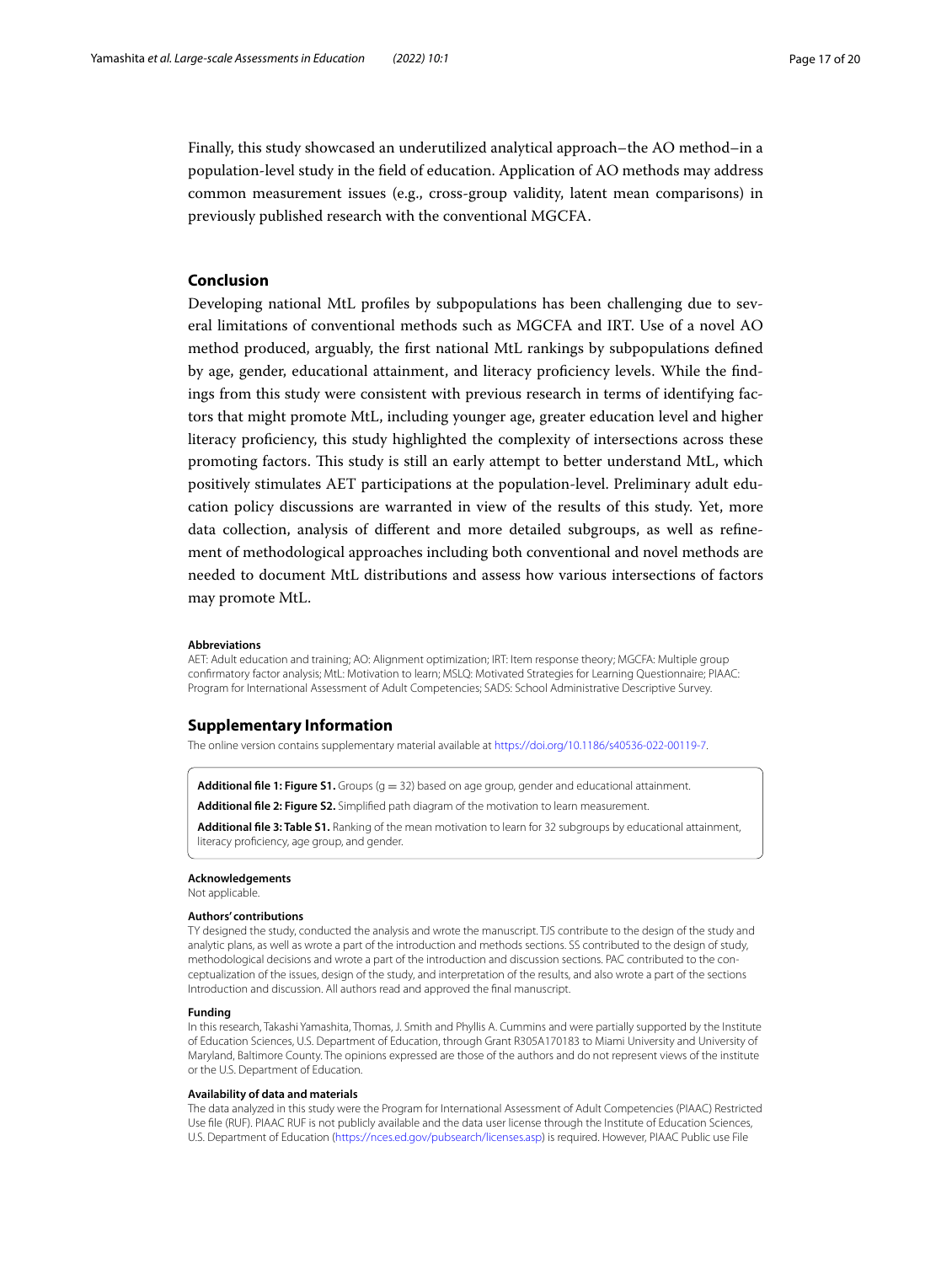(PUF) is public available without a data use license from the National Center for Education Sciences ([https://nces.ed.gov/](https://nces.ed.gov/surveys/piaac/datafiles.asp) [surveys/piaac/datafiles.asp\)](https://nces.ed.gov/surveys/piaac/datafiles.asp).

#### **Declarations**

#### **Competing interests**

The authors report no confict of interests.

#### **Author details**

<sup>1</sup> Department of Sociology, Anthropology, and Public Health, University of Maryland, Baltimore County, Public Policy Building, PUP252, 1000 Hilltop Circle, Baltimore, MD 21250, USA. <sup>2</sup>Department of Educational Technology, Research and Assessment, Northern Illinois University, DeKalb, IL, USA. <sup>3</sup>Gerontology Ph.D. Program, University of Maryland, Baltimore, Baltimore, MD, USA. <sup>4</sup>The Scripps Gerontology Center, Miami University, Oxford, OH, USA.

Received: 9 February 2021 Accepted: 22 February 2022 Published online: 07 March 2022

#### **References**

- <span id="page-17-17"></span>Asparouhov, T., & Muthén, B. (2014). Multiple-group factor analysis alignment. *Structural Equation Modeling: A Multidisciplinary Journal, 21*(4), 495–508. <https://doi.org/10.1080/10705511.2014.919210>
- <span id="page-17-2"></span>Bell, B. S., & Ford, J. K. (2007). Reactions to skill assessment: The forgotten factor in explaining motivation to learn. *Human Resource Development Quarterly, 18*(1), 33–62.<https://doi.org/10.1002/hrdq.1191>
- <span id="page-17-1"></span>Boeren, E. (2017). Researching lifelong learning participation through an interdisciplinary lens. *International Journal of Research & Method in Education, 40*(3), 299–310. <https://doi.org/10.1080/1743727X.2017.1287893>
- <span id="page-17-18"></span>Byrne, B. M., & van de Vijver, F. J. R. (2017). The maximum likelihood alignment approach to testing for approximate measurement invariance: A paradigmatic cross-cultural application. *Psicothema, 29*(4), 539–551. [https://doi.org/](https://doi.org/10.7334/psicothema2017.178) [10.7334/psicothema2017.178](https://doi.org/10.7334/psicothema2017.178)

<span id="page-17-11"></span>Center for Community College Student Engagement. (2014). *Aspirations to achievemen: Men of color and community colleges*. [https://www.ccsse.org/docs/MoC\\_Special\\_Report.pdf](https://www.ccsse.org/docs/MoC_Special_Report.pdf).

- <span id="page-17-10"></span>Chang, D.-F., & Lin, S.-P. (2011). Motivation to learn among older adults in Taiwan. *Educational Gerontology, 37*(7), 574–592.<https://doi.org/10.1080/03601271003715962>
- <span id="page-17-3"></span>Colquitt, J. A., LePine, J. A., & Noe, R. A. (2000). Toward an integrative theory of training motivation: A meta-analytic path analysis of 20 years of research. *Journal of Applied Psychology, 85*(5), 678–707. [https://doi.org/10.1037/0021-](https://doi.org/10.1037/0021-9010.85.5.678) [9010.85.5.678](https://doi.org/10.1037/0021-9010.85.5.678)
- <span id="page-17-13"></span>Colquitt, J. A., & Simmering, M. J. (1998). Conscientiousness, goal orientation, and motivation to learn during the learning process: A longitudinal study. *Journal of Applied Psychology, 83*(4), 654–665. [https://doi.org/10.1037/](https://doi.org/10.1037/0021-9010.83.4.654) [0021-9010.83.4.654](https://doi.org/10.1037/0021-9010.83.4.654)
- <span id="page-17-0"></span>Cook, D. A., & Artino, A. R. J. (2016). Motivation to learn: An overview of contemporary theories. *Medical Education, 50*(10), 997–1014.
- <span id="page-17-6"></span>Cross, K. P. (1981). *Adults as learners: increasing participation and facilitating learning*. California: Jossey-Bass Inc.
- <span id="page-17-7"></span>Cummins, P. A., Kunkel, S. R., & Walker, R. M. (2015). *Adult education and training programs for older adults in the U.S.: National results and cross-national comparisons using PIAAC data*. [https://static1.squarespace.com/static/51bb7](https://static1.squarespace.com/static/51bb74b8e4b0139570ddf020/t/55de28c6e4b0daf2d66f69ea/1440622790514/Cummins_Kunkel_Walker_PIAAC.pdf) [4b8e4b0139570ddf020/t/55de28c6e4b0daf2d66f69ea/1440622790514/Cummins\\_Kunkel\\_Walker\\_PIAAC.pdf.](https://static1.squarespace.com/static/51bb74b8e4b0139570ddf020/t/55de28c6e4b0daf2d66f69ea/1440622790514/Cummins_Kunkel_Walker_PIAAC.pdf)
- <span id="page-17-15"></span>Davenport, M. A. (2004). Modeling motivation and learning strategy use in the classroom: An assessment of the factorial, structural, and predictive validity of the Motivated Strategies for Learning Questionnaire. *Dissertation Abstracts International, 64*(2-A), 394.
- <span id="page-17-19"></span>DeMaris, A. (2005). *Regression with social data: Modeling continuous and limited response variables*. John Wiley & Sons Inc.
- <span id="page-17-5"></span>Desjardins, R. (2015). *Participation in adult education opportunities: Evidence from PIAAC and policy trends in selected countries* the Education for All Global Monitoring Report 2015, Issue. [http://unesdoc.unesco.org/images/0023/](http://unesdoc.unesco.org/images/0023/002323/232396e.pdf) [002323/232396e.pdf.](http://unesdoc.unesco.org/images/0023/002323/232396e.pdf)
- <span id="page-17-12"></span>Duncan, T. G., & McKeachie, W. J. (2005). The making of the motivated strategies for learning questionnaire. *Educational Psychologist, 40*(2), 117–128. [https://doi.org/10.1207/s15326985ep4002\\_6](https://doi.org/10.1207/s15326985ep4002_6)
- <span id="page-17-14"></span>Facteau, J. D., Dobbins, G. H., Russell, J. E. A., Ladd, R. T., & Kudisch, J. D. (1995). The infuence of general perceptions of the training environment on pretraining motivation and perceived training transfer. *Journal of Management, 21*(1), 1–25. [https://doi.org/10.1016/0149-2063\(95\)90031-4](https://doi.org/10.1016/0149-2063(95)90031-4)
- <span id="page-17-8"></span>Gegenfurtner, A., & Vauras, M. (2012). Age-related diferences in the relation between motivation to learn and transfer of training in adult continuing education. *Contemporary Educational Psychology, 37*(1), 33–46. [https://doi.org/10.](https://doi.org/10.1016/j.cedpsych.2011.09.003) [1016/j.cedpsych.2011.09.003](https://doi.org/10.1016/j.cedpsych.2011.09.003)
- <span id="page-17-4"></span>Gegenfurtner, A., Veermans, K., Festner, D., & Gruber, H. (2009). Integrative literature review: Motivation to transfer training: An integrative literature review. *Human Resource Development Review, 8*(3), 403–423. [https://doi.org/10.](https://doi.org/10.1177/1534484309335970) [1177/1534484309335970](https://doi.org/10.1177/1534484309335970)
- <span id="page-17-9"></span>Gorges, J., Koch, T., Maehler, D. B., & Oferhaus, J. (2017). Same but diferent? Measurement invariance of the PIAAC motivation-to-learn scale across key socio-demographic groups. *Large-Scale Assessments in Education, 5*(1), 13. <https://doi.org/10.1186/s40536-017-0047-5>
- <span id="page-17-16"></span>Gorges, J., Maehler, D. B., Koch, T., & Oferhaus, J. (2016). Who likes to learn new things: Measuring adult motivation to learn with PIAAC data from 21 countries. *Large-Scale Assessments in Education, 4*(1), 9. [https://doi.org/10.1186/](https://doi.org/10.1186/s40536-016-0024-4) [s40536-016-0024-4](https://doi.org/10.1186/s40536-016-0024-4)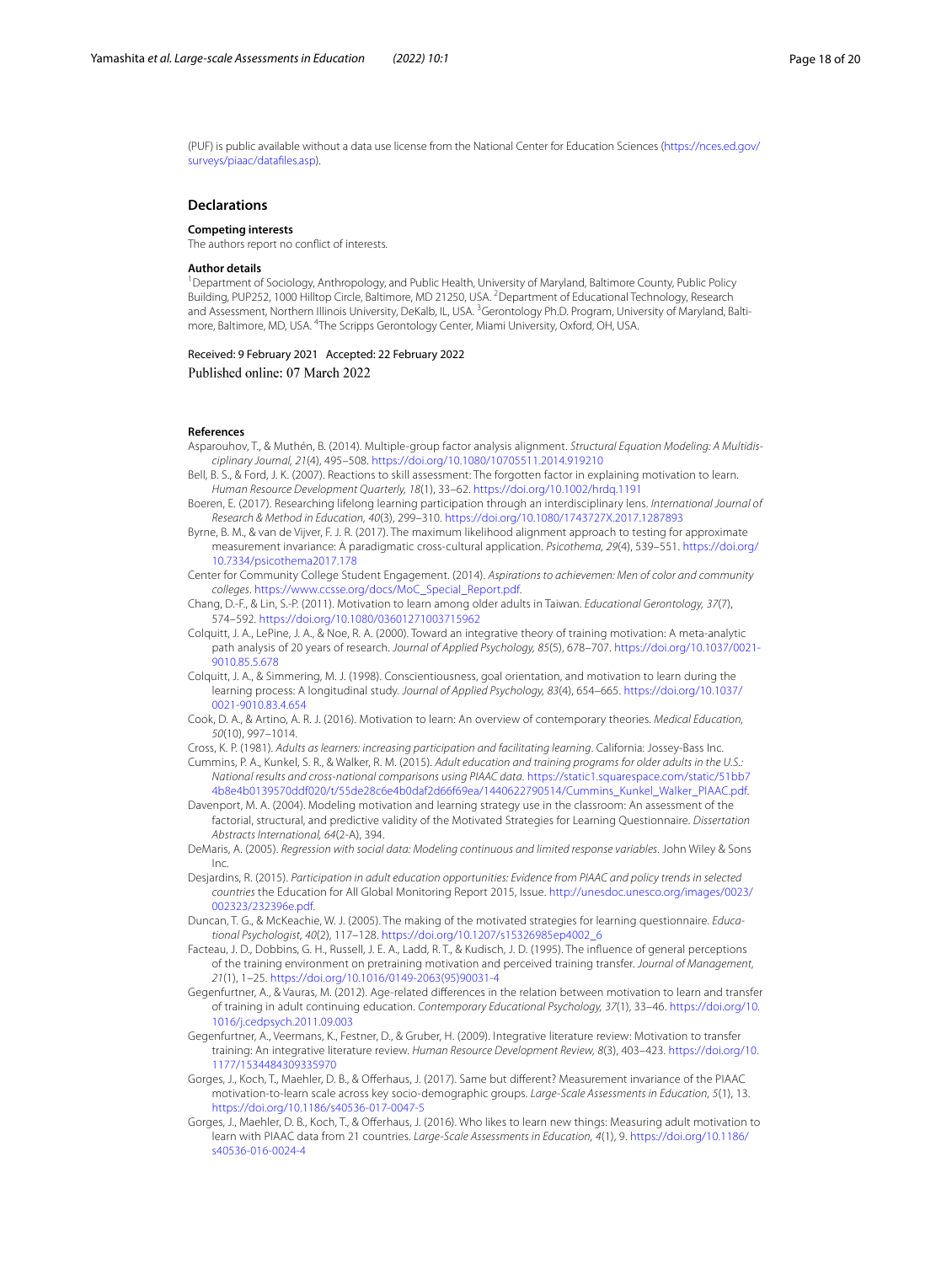- <span id="page-18-8"></span>Hammond, C. (2005). The wider benefts of adult learning: An illustration of the advantages of multi-method research. *International Journal of Social Research Methodology, 8*(3), 239–255. [https://doi.org/10.1080/13645](https://doi.org/10.1080/13645570500155037) [570500155037](https://doi.org/10.1080/13645570500155037)
- <span id="page-18-13"></span>Hughes, D., Bimrose, J., Barnes, S.-A., Bowes, L., & Orton, M. (2005). *A systematic literature review of research into career development interventions for workforce development*. Centre for Guidance Studies.
- <span id="page-18-25"></span>Kim, E. S., Cao, C., Wang, Y., & Nguyen, D. T. (2017). Measurement invariance testing with many groups: A comparison of fve approaches. *Structural Equation Modeling: A Multidisciplinary Journal, 24*(4), 524–544. [https://doi.org/10.](https://doi.org/10.1080/10705511.2017.1304822) [1080/10705511.2017.1304822](https://doi.org/10.1080/10705511.2017.1304822)
- <span id="page-18-7"></span>Klein, H. J., Noe, R. A., & Wang, C. (2006). Motivation to learn and course outcomes: The impact of delivery mode, learning goal orientation, and perceived barriers and enablers. *Personnel Psychology, 59*(3), 665–702. [https://doi.](https://doi.org/10.1111/j.1744-6570.2006.00050.x) [org/10.1111/j.1744-6570.2006.00050.x](https://doi.org/10.1111/j.1744-6570.2006.00050.x)
- <span id="page-18-24"></span><span id="page-18-2"></span>Kline, R. B. (2016). *Principles and practice of structural equation modeling* (4th ed.). The Guilford Press: New York. Knowles, M., Holton, E. F., & Swanson, R. A. (1998). *The adult learner: The defnitive classic in adult education and human resource development* (5th ed.). Houstan: Gulf Publishing Company.
- <span id="page-18-28"></span>Krenzke, T., VanDeKerckhove, W., Thornton, N., Diaz-Hofmann, L., Hogan, J., Mohadjer, L., Li, L., Li, J., Yamamoto, K., Khorramdel, L., & Ali, U. (2019). *U.S. Program for the international assessment of adult competencies (PIAAC) 2012/2014/2017: Main study, national supplement, and PIAAC 2017 technical report.*
- <span id="page-18-4"></span>Lazowski, R. A., & Hulleman, C. S. (2016). Motivation interventions in education: A meta-analytic review. *Review of Educational Research, 86*(2), 602–640. <https://doi.org/10.3102/0034654315617832>
- <span id="page-18-11"></span>Liu, S.-F., Courtenay, B. C., & Valentine, T. (2011). Managing older worker training: A literature review and conceptual framework. *Educational Gerontology, 37*(12), 1040–1062. <https://doi.org/10.1080/03601277.2010.500576>
- <span id="page-18-22"></span>Liu, H., Fernandez, F., & Grotlüschen, A. (2019). Examining self-directedness and its relationships with lifelong learning and earnings in Yunnan, Vietnam, Germany, and the United States. *International Journal of Educational Development, 70*, 102088.<https://doi.org/10.1016/j.ijedudev.2019.102088>
- <span id="page-18-26"></span>Lomazzi, V. (2018). Using alignment optimization to test the measurement invariance of gender role attitudes in 59 countries. *Methods, data, analyses, 12*(1), 77–103.
- <span id="page-18-23"></span>Munck, I., Barber, C., & Torney-Purta, J. (2018). Measurement invariance in comparing attitudes toward immigrants among youth across Europe in 1999 and 2009: The alignment method applied to IEA CIVED and ICCS. *Sociological Methods & Research, 47*(4), 687–728. <https://doi.org/10.1177/0049124117729691>
- <span id="page-18-27"></span>Muthén, B., & Asparouhov, T. (2018). Recent methods for the study of measurement invariance with many groups: Alignment and random efects. *Sociological Methods & Research, 47*(4), 637–664. [https://doi.org/10.1177/00491](https://doi.org/10.1177/0049124117701488) [24117701488](https://doi.org/10.1177/0049124117701488)
- <span id="page-18-31"></span>Muthén, L. K., & Muthén, B. O. (2017). (1998–2017). *Mplus statistical analysis with latent variables user's guide*. Muthén & Muthén.
- <span id="page-18-30"></span>National Center for Education Statistics. (2019). *Adult literacy in the United States*. [https://nces.ed.gov/pubs2019/20191](https://nces.ed.gov/pubs2019/2019179.pdf) [79.pdf.](https://nces.ed.gov/pubs2019/2019179.pdf)
- <span id="page-18-20"></span>Noe, R. A., & Schmitt, N. (1986). The infuence of trainee attitudes on training efectiveness: Test of a model. *Personnel Psychology, 39*(3), 497–523.<https://doi.org/10.1111/j.1744-6570.1986.tb00950.x>
- <span id="page-18-0"></span>Noe, R. A., & Wilk, S. L. (1993). Investigation of the factors that infuence employees' participation in development activities. *Journal of Applied Psychology, 78*(2), 291–302.<https://doi.org/10.1037/0021-9010.78.2.291>
- <span id="page-18-21"></span>OECD. (2011). *PIAAC conceptual framework of the Background Questionnaire main survey*. [http://www.oecd.org/skills/](http://www.oecd.org/skills/piaac/PIAAC(2011_11)MS_BQ_ConceptualFramework_1%20Dec%202011.pdf) [piaac/PIAAC\(2011\\_11\)MS\\_BQ\\_ConceptualFramework\\_1%20Dec%202011.pdf.](http://www.oecd.org/skills/piaac/PIAAC(2011_11)MS_BQ_ConceptualFramework_1%20Dec%202011.pdf)
- <span id="page-18-10"></span>OECD. (2016a). *Skills matter: Further results from the survey of adult skills* (OECD Skills Studies, Issue. O. Publishing. [https://www.oecd.org/skills/piaac/Skills\\_Matter\\_Further\\_Results\\_from\\_the\\_Survey\\_of\\_Adult\\_Skills.pdf](https://www.oecd.org/skills/piaac/Skills_Matter_Further_Results_from_the_Survey_of_Adult_Skills.pdf)..
- <span id="page-18-29"></span>OECD. (2016b). *Technical report of the Survey of Adult Skills (PIAAC)*. OECD Publishing. [http://www.oecd.org/skills/](http://www.oecd.org/skills/piaac/PIAAC_Technical_Report_2nd_Edition_Full_Report.pdf) [piaac/PIAAC\\_Technical\\_Report\\_2nd\\_Edition\\_Full\\_Report.pdf.](http://www.oecd.org/skills/piaac/PIAAC_Technical_Report_2nd_Edition_Full_Report.pdf)
- <span id="page-18-19"></span>Patterson, M. B., & Paulson, U. G. (2015). Adult transitions to learning in the USA: What do PIAAC survey results tell us? *Journal of Research and Practice for Adult Litracy, Secondary, and Basic Education, 5*(1), 5–27.
- <span id="page-18-12"></span>Robbins, S. B., Lauver, K., Le, H., Davis, D., Langley, R., & Carlstrom, A. (2004). Do psychosocial and study skill factors predict college outcomes? A meta-analysis. *Psychological Bulletin, 130*(2), 261–288. [https://doi.org/10.1037/0033-](https://doi.org/10.1037/0033-2909.130.2.261) [2909.130.2.261](https://doi.org/10.1037/0033-2909.130.2.261)
- <span id="page-18-14"></span>Roosmaa, E.-L., & Saar, E. (2017). Adults who do not want to participate in learning: A cross-national European analysis of their perceived barriers. *International Journal of Lifelong Education, 36*(3), 254–277. [https://doi.org/10.1080/](https://doi.org/10.1080/02601370.2016.1246485) [02601370.2016.1246485](https://doi.org/10.1080/02601370.2016.1246485)
- <span id="page-18-18"></span>Rothes, A., Lemos, M. S., & Gonçalves, T. (2014). Motives and beliefs of learners enrolled in adult education. *Procedia-Social and Behavioral Sciences, 112*, 939–948.
- <span id="page-18-9"></span>Rubenson, K., & Desjardins, R. (2009). The impact of welfare state regimes on barriers to participation in adult education: A bounded agency model. *Adult Education Quarterly, 59*(3), 187–207.
- <span id="page-18-15"></span>Ryan, C. L., & Bauman, K. (2016). *Educational attainment in the United States: 2015* (Current Population Reports, Issue. [https://www.census.gov/content/dam/Census/library/publications/2016/demo/p20-578.pdf.](https://www.census.gov/content/dam/Census/library/publications/2016/demo/p20-578.pdf)
- <span id="page-18-17"></span>Saar, E., Ure, O. B., & Desjardins, R. (2013). The Role of Diverse Institutions in Framing Adult Learning Systems. *European Journal of Education, 48*(2), 213–232. <https://doi.org/10.1111/ejed.12026>
- <span id="page-18-5"></span>Schuller, T., Preston, J., Hammond, C., Brassett-Grundy, A., & Bynner, J. (2004). *The benefts of learning: The impact of education on health, family life and social capital*. Routledge.
- <span id="page-18-1"></span>Schunk, D. H., Meece, J. R., & Pintrich, P. R. (2014). *Motivation in education: Theory, research and applications*. Pearson Education.
- <span id="page-18-16"></span>Smith, M. C., Rose, A. D., Ross-Gordon, J., & Smith, T. J. (2015). *Adults' readiness to learn as a predictor of literacy skills*. [https://piaac.squarespace.com/s/Smith\\_Rose\\_Ross-Gordon\\_Smith\\_PIAAC.pdf.](https://piaac.squarespace.com/s/Smith_Rose_Ross-Gordon_Smith_PIAAC.pdf)
- <span id="page-18-6"></span>Tikkanen, T. (2017). Problem-solving skills, skills needs and participation in lifelong learning in technology-intensive work in the Nordic countries. *Journal of Contemporary Educational Studies/Sodobna Pedagogika*, *68*(4).
- <span id="page-18-3"></span>Vroom, V. H. (1964). *Work and motivation*. Wiley.